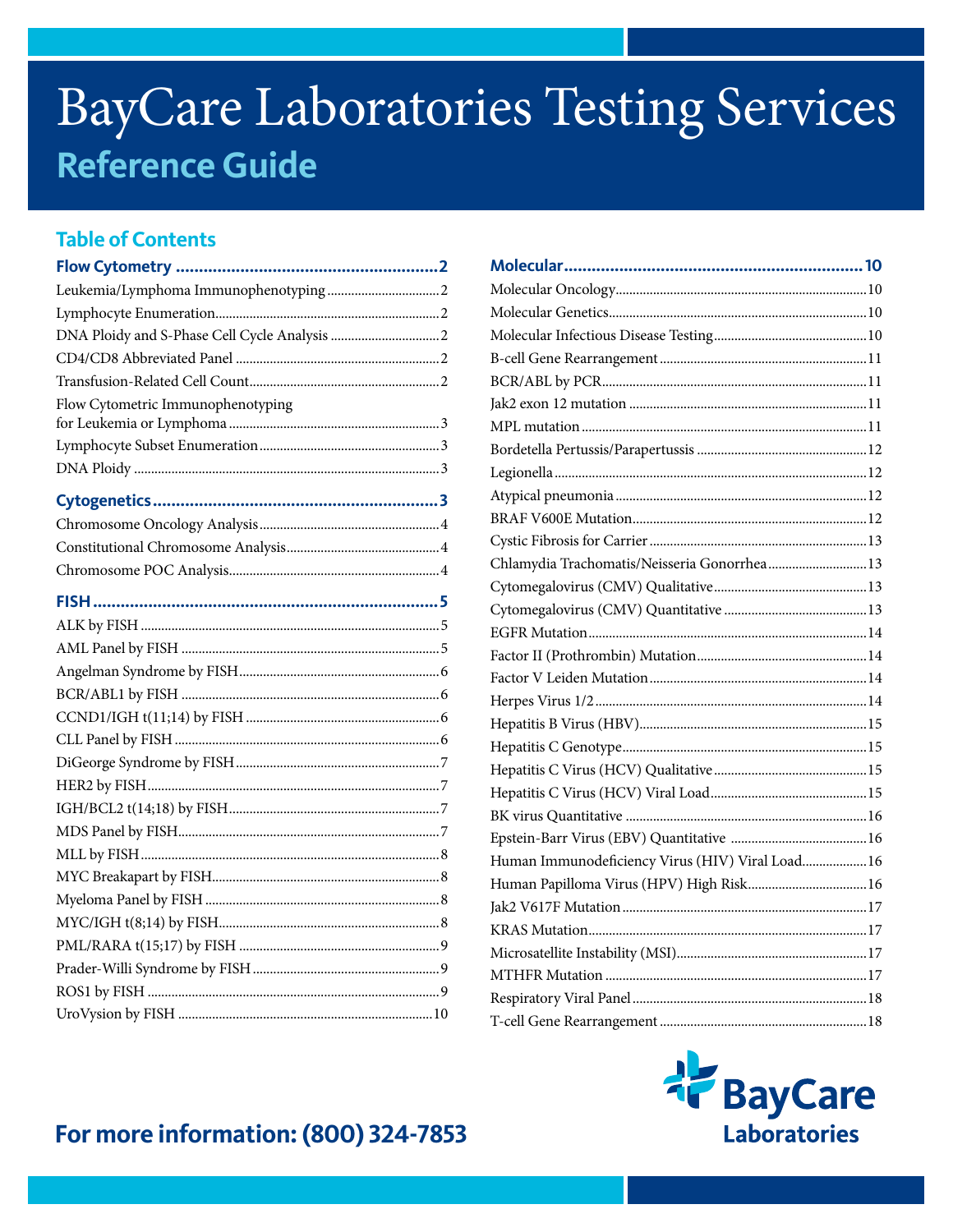## <span id="page-1-0"></span>**Flow Cytometry**

#### **Leukemia/Lymphoma Immunophenotyping**

Immunophenotyping can help diagnose and classify blood cell cancers (leukemias and lymphomas). It may be ordered as a follow-up test when a white cell count differential shows an increased number of lymphocytes, the presence of immature white cells, an idiopathic change in the red cell indices or when there is a significant increase or decrease in the number of platelets (thrombocytosis or thrombocytopenia). Testing is most often performed on blood and/or bone marrow samples, but may also be done on body fluids or other biopsy tissue samples.

#### **Immunophenotyping by Flow Cytometry is useful to:**

- **n** Evaluate lymphocytoses of unknown etiology
- Identify B- and T-cell lymphoproliferative disorders
- $\blacksquare$  Distinguish acute lymphoblastic leukemia (ALL) from acute myeloid leukemia (AML)
- $\blacksquare$  Subtype ALL
- **n** Distinguish reactive lymphocytes from malignant lymphoma
- **n** Distinguish between malignant lymphoma and acute leukemia
- **n** Phenotype subclassification of B- and T-cell chronic lymphoproliferative disorders
- $\blacksquare$  Recognize AML with minimal morphologic evidence of differentiation

#### **Lymphocyte Enumeration**

**The BayCare lymphocyte enumeration panel contains:**

- CD3 for the identification of T lymphocytes
- CD19 for the identification of B lymphocytes
- **n** CD16 for the identification of NK lymphocytes
- **n** CD4 for the identification of T helper lymphocytes
- **n** CD56 for the identification of NK lymphocytes
- $\blacksquare$  CD8 for the identification of T suppressor lymphocytes
- An abbreviated CD4/CD8 panel is also available.

#### **DNA Ploidy and S-Phase Cell Cycle Analysis**

DNA ploidy and cell cycle analysis is a rapid and efficient way to evaluate the DNA content (ploidy) and proliferative activity (cell cycle/S-phase fraction) of cells. By staining the DNA with a fluorescent dye, flow cytometry can measure the dye fluorescence in many individual cells, and the data can be analyzed for ploidy (diploid/normal content or aneuploid/abnormal content) and proliferative activity.

#### **For more information: (800) 324-7853**

#### **CD4/CD8 Abbreviated Panel**

**Test name:** Abbreviated blood lymphocyte subset enumeration **Order name:** CD4/CD8 ABBREVIATED PANEL **Specimen requirements:** EDTA peripheral blood **Minimum volume:** 0.5 ml **Storage and stability information:** Room temperature, 48–72 hours **Test performed:** Daily **Methodology:** Flow Cytometry **Reference range:** See laboratory report **Clinical significance:** T-lymphocyte count assists in evaluating cellular immunocompetency. **CPT codes:** 86356, 86359, 86360

#### **Transfusion-Related Cell Count**

**Test name:** Transfusion Related Cell Count

**Specimen requirements:** RBCs and platelet transfusion products within 48 hours following leuco-reduction

**Minimum volume:** 400uL

**Storage and stability information:** Room temperature, 48 hours

**Test performed:** Daily

**Methodology:** Flow Cytometry

Reference range: <5.0 x  $10^6$  cells/µL

**Clinical significance:** This test is performed as a service for blood banks to count and enumerate residual white blood cells (rWBCs) in leuco-reduced blood products.

**CPT codes:** N/A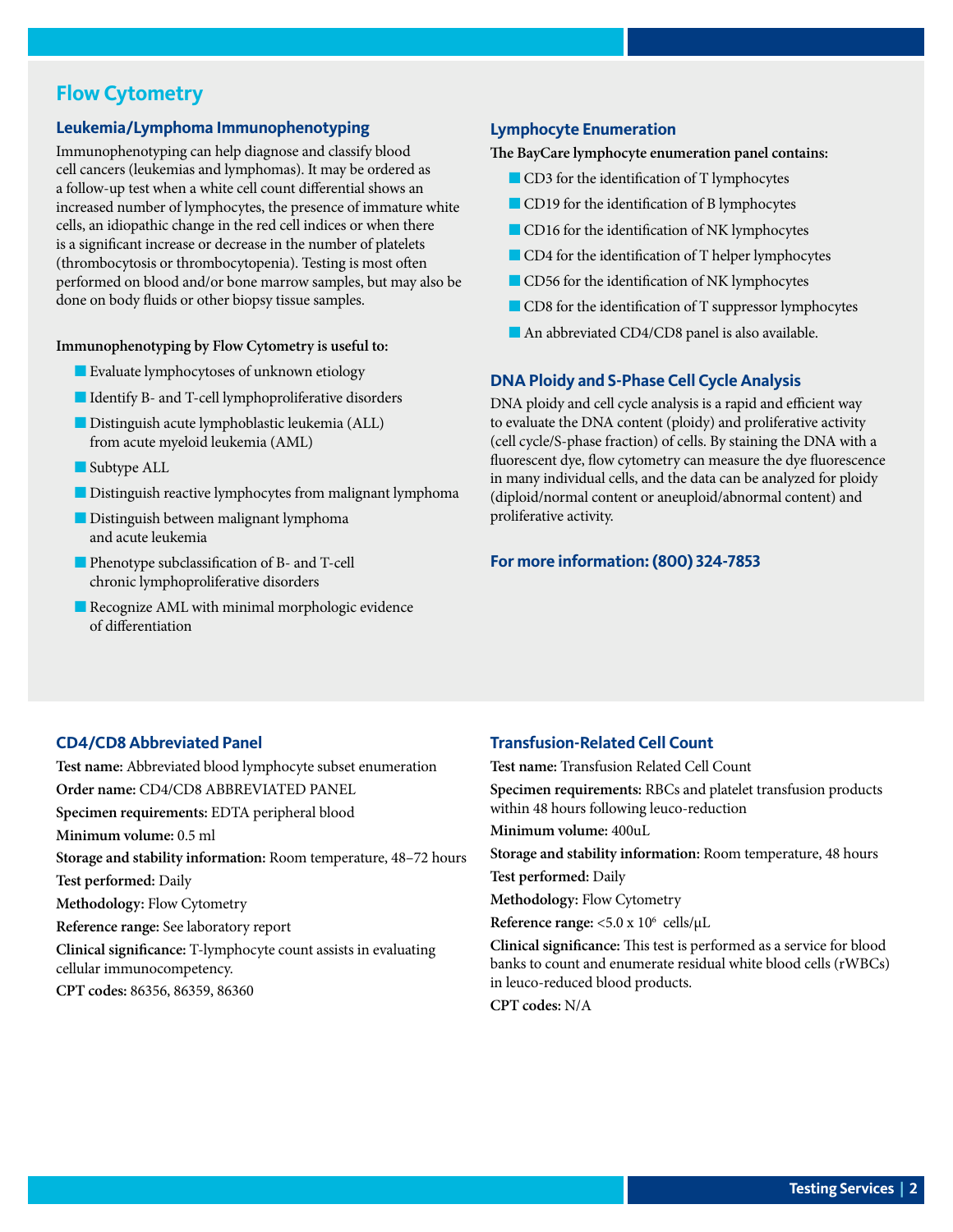#### <span id="page-2-0"></span>**Flow Cytometric Immunophenotyping for Leukemia or Lymphoma**

**Test name:** Flow Cytometric Immunophenotyping for Leukemia or Lymphoma

**Order name:** FLOW LEUK/LYMPH

**Specimen requirements:** Sodium heparin peripheral blood or bone marrow, fresh tissue in RPMI, Body Fluid, CSF

**Minimum volume:** 2mL peripheral blood or bone marrow, 5mL preferred. Minimum of 100mg fresh tissue submitted in RPMI. Two 50mL conicals of body fluid, minimum dependent upon cellularity. 5mL CSF submitted in original collection container, minimum dependent upon cellularity.

**Storage and stability information:** Blood and bone marrow, room temperature, 48–72 hours; fresh tissue, refrigerate, 48–72 hours; body fluid, refrigerate, 48–72 hours; CSF, refrigerate, 48–72 hours

**Test performed:** Daily

**Methodology:** Flow Cytometry

**Reference range:** See laboratory report

**Clinical significance:** This test is primarily ordered by hematopathologists to help confirm a diagnosis of hematologic malignancy or to classify the tumor.

**CPT codes:** 88184 for the first marker, 88185 each additional marker, 881867 for 2–8 markers, 88188 for 9–15 markers, 88189 for 16 or more markers

#### **Lymphocyte Subset Enumeration**

**Test name:** Blood lymphocyte Subset Enumeration (T,B and NK cell surface markers)

**Order name:** T CELL SUBSET

**Specimen requirements:** EDTA peripheral blood

**Minimum volume:** 0.5mL

**Storage and stability information:** Room temperature, 48–72 hours

**Test performed:** Daily

**Methodology:** Flow Cytometry

**Reference range:** See laboratory report

**Clinical significance:** Lymphocyte enumeration can be used to determine immune status of patients with HIV infection, monitor anti-retroviral and immunosuppressive therapy and is useful for differential diagnosis of congenital and acquired immune deficiencies.

**CPT codes:** 86355, 86356, 86357, 86359, 86360

#### **DNA Ploidy**

**Test name:** DNA Ploidy and S-phase analysis **Order name:** DNA PLOIDY

**Specimen requirements:** Formalin fixed paraffin-embedded block with representative H&E slide with tumor clearly marked. Please provide pathology report with specimen. Please provide a normal control tissue block to be run in parallel.

**Minimum volume:** N/A

**Storage and stability information:** Room temperature

**Test performed:** Daily

**Methodology:** Flow cytometry

**Reference range:** See laboratory report

**Clinical significance:** The analyses of DNA ploidy and cell cycle are a rapid and efficient way to evaluate the DNA content (ploidy) and proliferative activity (cell cycle/S-phase fraction) of cells. By staining the DNA with a fluorescent dye, flow cytometry can measure the dye fluorescence in many individual cells, and the data can be analyzed for ploidy (diploid/normal content or aneuploid/ abnormal content) and proliferative activity.

**CPT codes:** 86355, 86356, 86357, 86359, 86360

# **Cytogenetics**

The BayCare Cytogenetics Laboratory is a full-service laboratory offering high-quality chromosome and fluorescence in situ hybridization (FISH) analyses for oncology and clinical genetic conditions on peripheral blood specimens, bone marrow aspirates, skin biopsies, and products of conception. These technologies allow for the detection of aneuploidy, translocations, microdeletions, microduplications and other chromosomal rearrangements.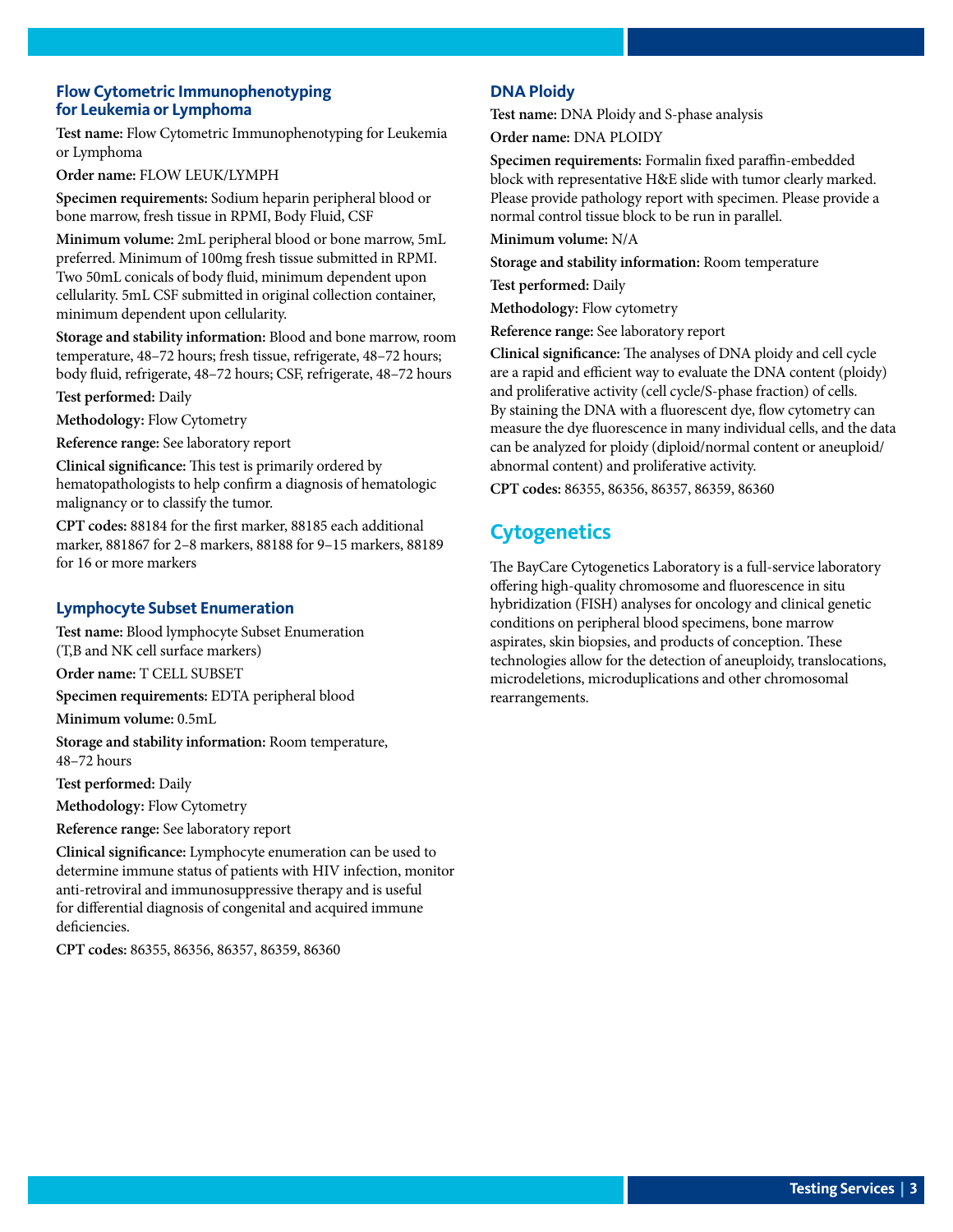#### <span id="page-3-0"></span>**For more information: (800) 324-7853**

| <b>FISH probes and Cytogenetic Testing Available</b>                                                                                                                                |                                                                                                                                 |  |  |  |  |
|-------------------------------------------------------------------------------------------------------------------------------------------------------------------------------------|---------------------------------------------------------------------------------------------------------------------------------|--|--|--|--|
| <b>Cytogentics:</b><br>• Chromosome analysis for<br>oncology<br>• Chromosome analysis<br>for constitutional<br>abnormalities<br>• Chromosome analysis for<br>products of conception | <b>Genetic Conditions</b><br>• Angelman syndrome<br>• Prader-Willi syndrome<br>· DiGeorge syndrome/22q11.2<br>deletion syndrome |  |  |  |  |
| <b>Myeloid Disorders</b><br>• MDS Panel (5q/5p, 7q/7p,<br>8, 20)<br>$\bullet$ BCR/ABL1 t(9;22)<br>• AML Panel (MLL, t(8;21),<br>t(15;17), inv16)<br>$\bullet$ PML/RARA $t(15;17)$   | <b>Lymphoid Disorders</b><br>$\bullet$ BCR/ABL1 t(9;22)<br>$\bullet$ MLL                                                        |  |  |  |  |
| <b>Myeloma/MGUS</b><br>• Myeloma Panel<br>(13q14, IGH, TP53, CEP<br>$5/9/15$ , t $(11;14)$ *                                                                                        | <b>CLL</b><br>• CLL Panel (ATM, 12, 13q,<br>$TP53$ <sup>*</sup>                                                                 |  |  |  |  |
| Lymphoma Panel<br>$\bullet$ CCND1/IGH t(11;14)<br>• IGH/BCL2 $t(14;18)$<br>$\bullet$ MYC/IGH $t(8;14)$<br>$\bullet$ MYC 8q24<br><b>Bladder Cancer</b><br>• UroVysion                | <b>Solid Tumors</b><br>(Breast, Gastric Cancer)<br>$\bullet$ Her2<br><b>Lung Cancer</b><br>$\bullet$ ALK<br>$\cdot$ ROS1        |  |  |  |  |

\*Available Spring 2012

#### **Chromosome Oncology Analysis**

**Test name:** Chromosome oncology analysis

**Order name:** Chromosome oncology request

**Specimen requirements:** Sodium heparin peripheral blood or bone marrow

**Minimum volume:** 0.5mL minimum, 3mL bone marrow preferred, 5mL blood preferred

**Storage and stability information:** Room temperature. Transport to lab within one day of collection.

**Test performed:** Turnaround time 7–10 days

**Methodology:** Microscopy, karyotype analysis

**Reference range:** See lab report

**Clinical significance:** In hematological malignant diseases, recurrent chromosomal abnormalities often correlate with particular types of leukemia and give information on diagnosis, staging of the disease, remission and relapse status and transplant status.

**CPT codes:** 88237 x 2, 88262

#### **Constitutional Chromosome Analysis**

**Test name:** Constitutional Chromosome Analysis **Order name:** Chromosome constitutional request **Specimen requirements:** Sodium heparin peripheral blood **Minimum volume:** 1ml, 4mL preferred **Storage and stability information:** Room temperature. Transport to lab within one day of collection. **Test performed:** Turnaround time 7–10 days **Methodology:** Microscopy, karyotype analysis **Reference range:** See report **Clinical significance:** Cytogenetic analysis of peripheral blood lymphocytes is performed to detect numerical or structural chromosome abnormalities. Indications include multiple congenital anomalies, mental retardation of unknown etiology,

abnormalities of growth or sexual development and features of a recognized genetic syndrome. Chromosome analysis may also be warranted in individuals with infertility or recurrent pregnancy loss.

CPT codes: 88237 x 2, 88262

#### **Chromosome POC Analysis**

**Test name:** Chromosomes POC

**Order name:** CHRM POC

**Specimen requirements:** Tissue from spontaneous abortions (miscarriages), stillborns, or autopsy specimens

**Minimum volume:** 3–10 mm3 of tissue, collected aseptically, placed in tissue transport media. May use any type of sterile media in a sterile container.

**Storage and stability information:** Room temperature or refrigerate if overnight

**Test performed:** Turnaround time 14–21 days

**Methodology:** Microscopy, karyotype analysis

**Reference range:** See lab report

**Clinical significance:** Chromosome abnormalities are observed in ~60% of miscarriage specimens and 5 to 10% of stillborns. Analysis of these abnormalities can help determine the cause of the miscarriage and the probability of recurrence due to a chromosome abnormality.

**CPT codes:** 88233x2, 88262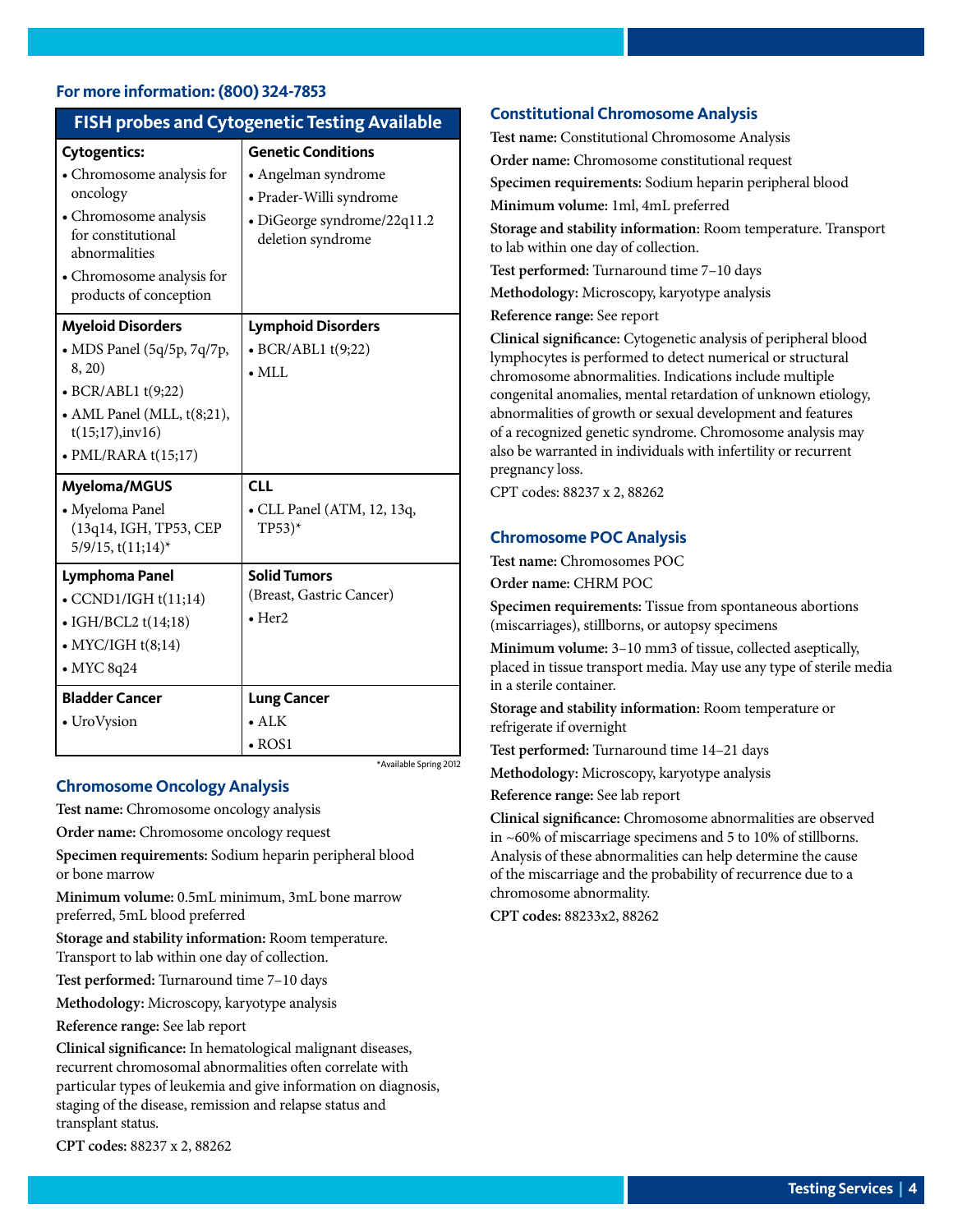### <span id="page-4-0"></span>**FISH**

The BayCare Cytogenetics Laboratory is a full service laboratory offering high quality chromosome and fluorescence in situ hybridization (FISH) analyses for oncology and clinical genetic conditions on peripheral blood specimens, bone marrow aspirates, skin biopsies, and products of conception. These technologies allow for the detection of aneuploidy, translocations, microdeletions, microduplications and other chromosomal rearrangements.

#### **For more information: (800) 324-7853**

| <b>FISH probes and Cytogenetic Testing Available</b>                  |                                                   |  |  |  |  |
|-----------------------------------------------------------------------|---------------------------------------------------|--|--|--|--|
| <b>Cytogentics:</b>                                                   | <b>Genetic Conditions</b>                         |  |  |  |  |
| • Chromosome analysis for                                             | • Angelman syndrome                               |  |  |  |  |
| oncology                                                              | • Prader-Willi syndrome                           |  |  |  |  |
| • Chromosome analysis<br>for constitutional<br>abnormalities          | · DiGeorge syndrome/22q11.2<br>deletion syndrome  |  |  |  |  |
| • Chromosome analysis for<br>products of conception                   |                                                   |  |  |  |  |
| <b>Myeloid Disorders</b>                                              | <b>Lymphoid Disorders</b>                         |  |  |  |  |
| • MDS Panel (5q/5p, 7q/7p,                                            | $\bullet$ BCR/ABL1 t(9;22)                        |  |  |  |  |
| 8, 20)                                                                | $\bullet$ MLL                                     |  |  |  |  |
| $\bullet$ BCR/ABL1 t(9;22)                                            |                                                   |  |  |  |  |
| • AML Panel (MLL, t(8;21),<br>t(15;17), inv16)                        |                                                   |  |  |  |  |
| $\bullet$ PML/RARA t(15;17)                                           |                                                   |  |  |  |  |
| Myeloma/MGUS                                                          | <b>CLL</b>                                        |  |  |  |  |
| • Myeloma Panel<br>(13q14, IGH, TP53, CEP<br>$5/9/15$ , t $(11;14)$ * | • CLL Panel (ATM, 12, 13q,<br>$TP53$ <sup>*</sup> |  |  |  |  |
| Lymphoma Panel                                                        | <b>Solid Tumors</b>                               |  |  |  |  |
| $\bullet$ CCND1/IGH t(11;14)                                          | (Breast, Gastric Cancer)                          |  |  |  |  |
| $\bullet$ IGH/BCL2 t(14;18)                                           | $\bullet$ Her2                                    |  |  |  |  |
| $\bullet$ MYC/IGH $t(8;14)$                                           |                                                   |  |  |  |  |
| $\bullet$ MYC 8q24                                                    |                                                   |  |  |  |  |
| <b>Bladder Cancer</b>                                                 | <b>Lung Cancer</b>                                |  |  |  |  |
| • UroVysion                                                           | $\bullet$ ALK                                     |  |  |  |  |
|                                                                       | $\bullet$ ROS1                                    |  |  |  |  |

\*Available Spring 2012

#### **ALK by FISH**

**Test name:** ALK by FISH

**Order name:** ALK by FISH request

**Specimen requirements:** Formalin fixed paraffin-embedded tissue (FFPE)

**Minimum volume:** FFPE – two unstained 4µm thick sections on positively charged slides plus one stained H&E slide of the same block

**Storage and stability information:** Room temperature

**Test performed:** Twice per week

**Methodology:** Fluorescence in situ hybridization

**Reference range:** See lab report

**Clinical significance:** Abnormalities of ALK are present in 2 to 7% of non-small-cell lung cancers. Patients with rearrangements of ALK are eligible for treatment with the ALK inhibitor, XALKORI® (crizotinib).

**CPT codes:** 88368 x 2

#### **AML Panel by FISH**

**Test name:** AML panel by FISH (inv16, t(15;17), t(8;21), MLL)

**Order name:** AML panel by FISH request

**Specimen requirements:** Sodium heparin peripheral blood or bone marrow

**Minimum volume:** 1mL

Storage and stability information: Room temperature three days

**Test performed:** Twice per week

**Methodology:** Fluorescence in situ hybridization

**Reference range:** See lab report

**Clinical significance:** The t(8;21) translocation is found in 7–8% of patients with cytogenetically abnormal acute myelogenous leukemia (AML) and in adults usually predicts good response to chemotherapy with a high remission rate and a relatively long median survival. Abnormalities of 11q23 are found in 2% of cytogenetically abnormal adult AML cases and 10% of pediatric AML cases and are generally associated with a poor prognosis. The t(15;17) translocation has been described in almost 100% of Acute Promyelocytic Leukemia (APL) cases. This subtype of AML is sensitive to all-trans retinoic acid (ATRA) has the highest complete remission rate, and the longest median survivals for patients with AML. Inversion of chromosome 16 is seen in 4% of cytogenetically abnormal AML cases and has a very high complete remission rate and long median survival.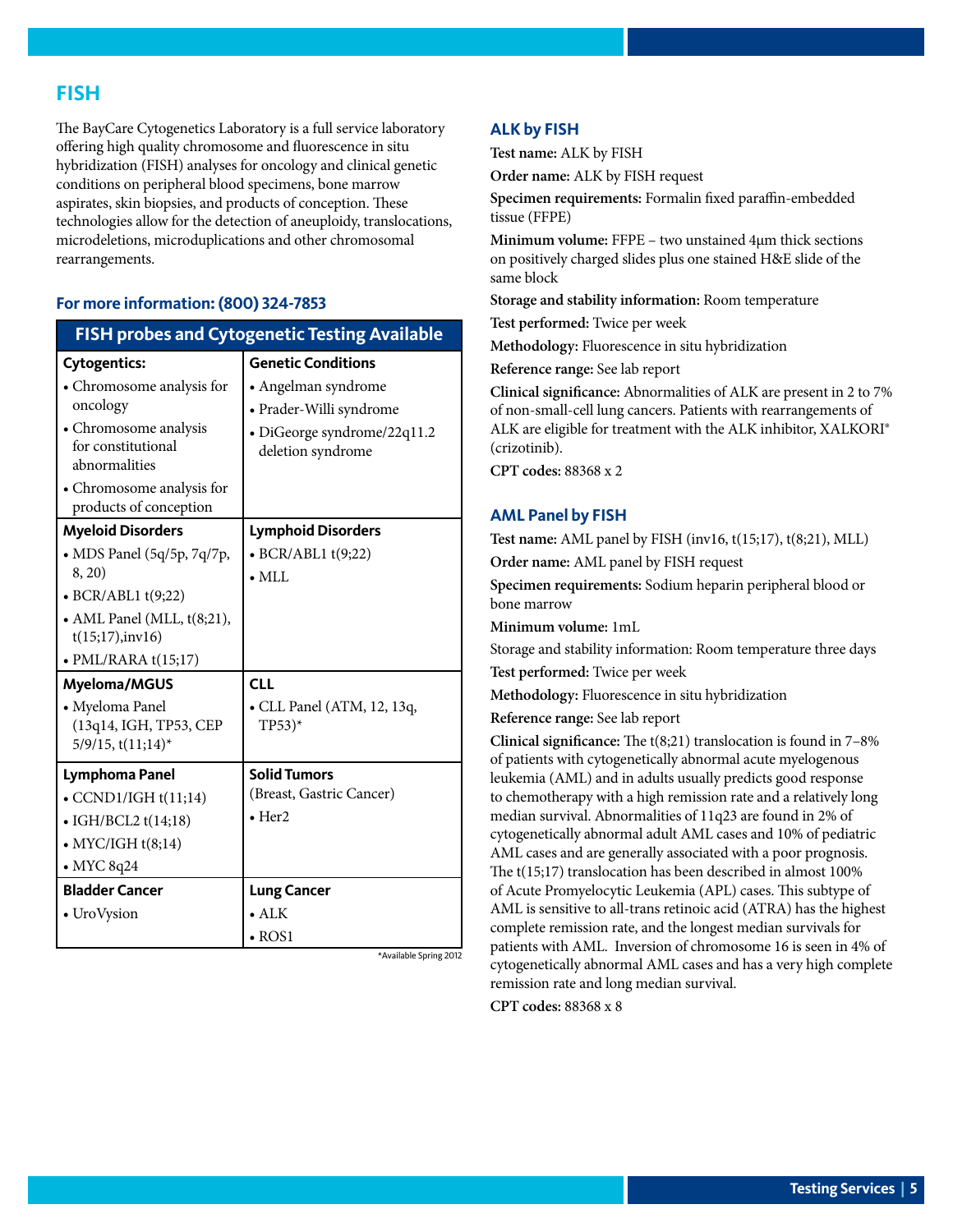#### <span id="page-5-0"></span>**Angelman Syndrome by FISH**

**Test name:** FISH, Angelman syndrome

**Order name:** Angelman syndrome by FISH request

**Specimen requirements:** Sodium heparin peripheral blood

**Minimum volume:** 1mL. 4mL preferred

**Storage and stability information:** Room temperature three days

**Test performed:** Once per week

**Methodology:** Fluorescence in situ hybridization

**Reference range:** See lab report

**Clinical significance:** Seventy percent of patients with Angelman syndrome have an interstitial deletion of chromosome 15. Approximately 7% of patients with Angelman syndrome do not have the deletion, but instead have two copies of the 15q11.2q13 critical region that are inherited from the father. This form of inheritance is known as paternal uniparental disomy. Another 3% have evidence of normal biparental inheritance of chromosome 15, but have an imprinting mutation. DNA methylation studies can be performed to detect these abnormalities. Eleven percent of patients have a mutation in the UBE3A gene and are detected by sequence analysis. In the remaining patients, the genetic mutation has not been identified.

**CPT codes:** 88368 x 3

#### **BCR/ABL1 by FISH**

**Test name:** BCR/ABL1, t(9;22) by FISH

**Order name:** BCR/ABL1 by FISH request

**Specimen requirements:** Sodium heparin peripheral blood or bone marrow

**Minimum volume:** 1mL

**Storage and stability information:** Room temperature three days

**Test performed:** Twice per week

**Methodology:** Fluorescence in situ hybridization

**Reference range:** See lab report

**Clinical significance:** The abnormality, t(9;22)(q34;q11.2) has been identified in 90% of cases of chronic myeloid leukemia (CML). The remaining cases of CML have other variant translocations that create the BCR/ABL1 fusion and that can also be detected by this assay. The t(9;22)(q34;q11.2) translocation can also be detected in 20% of adult cases and 3% of pediatric cases of B acute lymphoblastic leukemia (B-ALL). The t(9;22)(q34;q11.2) translocation can also be present in mixed phenotype acute leukemia (MPAL), which accounts for <1% of acute leukemias. **CPT codes:** 88368 x 2

#### **CCND1/IGH t(11;14) by FISH**

**Test name:** FISH, CCND1/IGH t(11;14)

**Order name:** t(11;14) by FISH request

**Specimen requirements:** Sodium heparin peripheral blood or bone marrow. Formalin fixed paraffin-embedded tissue (FFPE).

**Minimum volume:** 1mL blood or bone marrow. FFPE — two unstained 4µm thick sections on positively charged slides plus one stained H&E slide of the same block.

**Storage and stability information:** Room temperature three days for blood and bone marrow. FFPE at room temperature indefinitely.

**Test performed:** Twice per week

**Methodology:** Fluorescence in situ hybridization

**Reference range:** See lab report

**Clinical significance:** The t(11;14) translocation leads to juxtaposition of the Immunoglobulin Heavy Chain loci with the CCND1 (Cyclin D1) gene and is found in almost all cases of mantle cell lymphoma. The t(11;14) is not specific for mantle cell lymphoma however, as it can be identified in other B-cell neoplasms, including plasma cell myeloma.

**CPT codes:** 88368 x 2

#### **CLL Panel by FISH**

**Test name:** CLL panel by FISH (del(13)(q14.3), trisomy12, del(11)  $(q22.3),$  del $(17)(p13.1)$ 

**Order name:** CLL panel by FISH request

**Specimen requirements:** Sodium heparin peripheral blood or bone marrow

**Minimum volume:** 1mL

**Storage and Stability information:** Room temperature three days

**Test performed:** Twice per week

**Methodology:** Fluorescence in situ hybridization

**Reference range:** See lab report

**Clinical significance:** Chromosome abnormalities are found in about 50% of cases by chromosome analysis and in about 80% of chronic lymphocytic leukemia (CLL) cases by fluorescence in situ hybridization (FISH) of interphase cells. The most frequent changes are deletion 13q (55%), deletion 11q (18%), trisomy 12 (16 %), and deletion 17p (7%).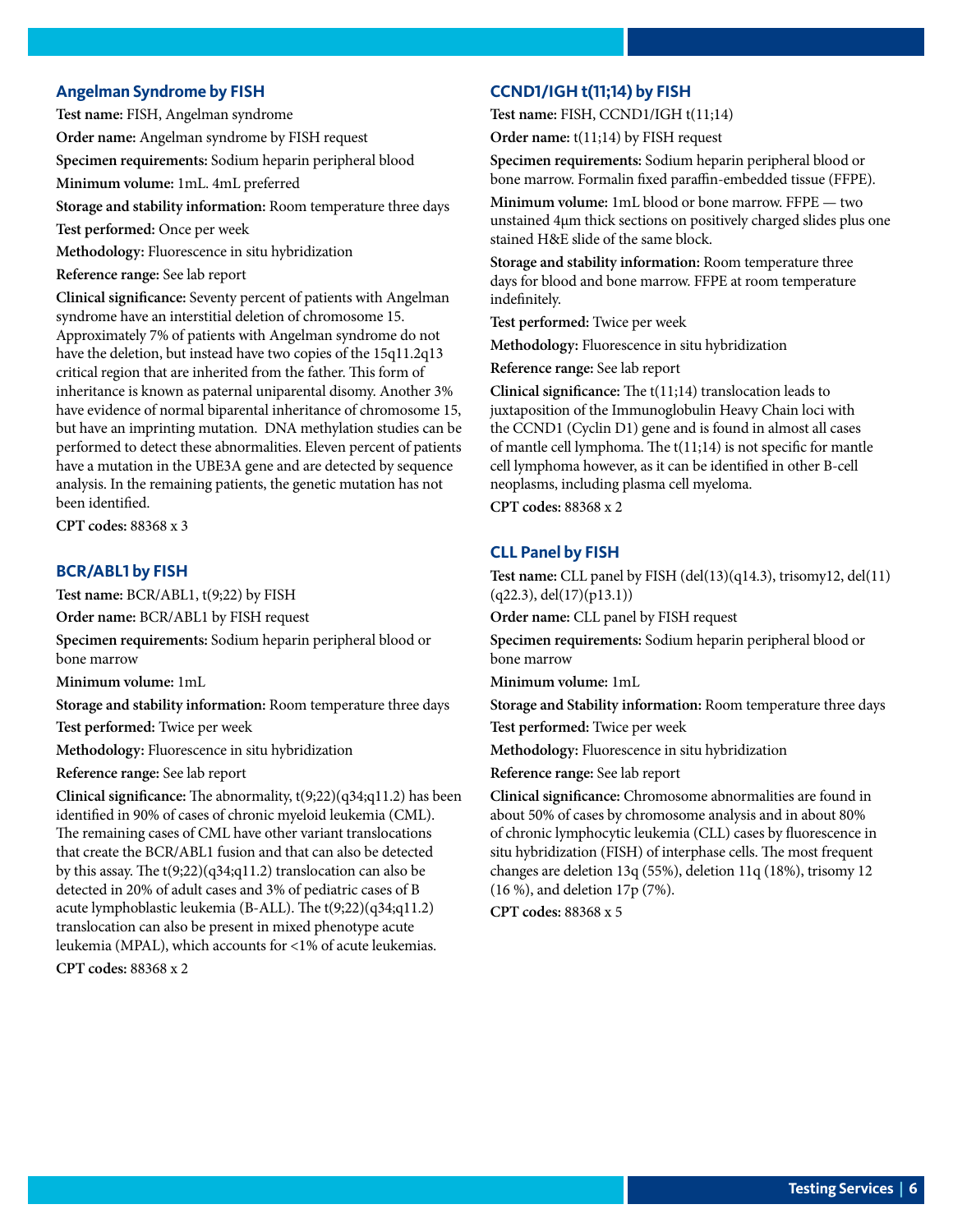#### <span id="page-6-0"></span>**DiGeorge Syndrome by FISH**

**Test name:** FISH, 22q11.2 deletion syndrome, DiGeorge syndrome **Order name:** DiGeorge syndrome by FISH

**Specimen requirements:** Sodium heparin peripheral blood

**Minimum volume:** 1mL. 4mL preferred

**Storage and stability information:** Room temperature three days

**Test performed:** Once per week

**Methodology:** Fluorescence in situ hybridization

**Reference range:** See lab report

**Clinical significance:** Deletions in 22q11.2 have been associated with several disorders including DiGeorge syndrome (DGS) and Velocardiofacial syndrome (VCFS). These syndromes are now officially known as 22q11.2 deletion syndrome, but many clinicians still refer to the syndromes by their individual names. Greater than 90% of DGS and VCFS are associated with a deletion of this region. In addition, a proportion of isolated conotruncal cardiac malformations have been associated with a deletion of the same region.

**CPT codes:** 88368 x 2

#### **HER2 by FISH**

**Test name:** FISH, HER2 amplification

**Order name:** HER2 by FISH request

**Specimen requirements:** Formalin fixed paraffin-embedded tissue (FFPE)

**Minimum volume:** FFPE – two unstained 4µm thick sections on positively charged slides plus one stained H&E slide of the same block

**Storage and stability information:** FFPE at room temperature indefinitely

**Test performed:** Twice per week

**Methodology:** Fluorescence in situ hybridization

**Reference range:** See lab report

**Clinical significance:** This test can be used as a prognostic indicator for patients with both node-positive or nodenegative breast cancer; to guide therapy, as patients with HER2 amplification may be candidates for Herceptin therapy; and to confirm the presence of HER2 amplification in cases with 2+ (low-level) or 3+ (high-level) HER2 overexpression by immunohistochemistry.

**CPT codes:** 88368 x 2

#### **IGH/BCL2 t(14;18) by FISH**

**Test name:** FISH, IGH/BCL2 t(14;18)

**Order name:** t(14;18) by FISH request

**Specimen requirements:** Sodium heparin peripheral blood or bone marrow. Formalin fixed paraffin-embedded tissue (FFPE).

**Minimum volume:** 1mL blood or bone marrow. FFPE — two unstained 4µm thick sections on positively charged slides plus one stained H&E slide of the same block.

**Storage and stability information:** Room temperature three days for blood and bone marrow. FFPE at room temperature indefinitely.

**Test performed:** Twice per week

**Methodology:** Fluorescence in situ hybridization

**Reference range:** See lab report

**Clinical significance:** The t(14;18) translocation is found in 80 to 90% of follicular lymphomas, 30% of diffuse large B-cell lymphomas, and 15% of non-Hodgkin lymphomas.

**CPT codes:** 88368 x 2

#### **MDS Panel by FISH**

**Test name:** MDS panel by FISH (-5, del5q, -7 del7q, trisomy 8, deletion 20q12)

**Order name:** MDS panel by FISH request

**Specimen requirements:** Sodium heparin peripheral blood or bone marrow

**Minimum volume:** 1mL

**Storage and stability information:** Room temperature three days

**Test performed:** Twice per week

**Methodology:** Fluorescence in situ hybridization (FISH)

**Reference range:** See lab report

**Clinical significance:** Chromosome abnormalities are found at diagnosis in about 60% of patients with de novo myelodysplastic syndrome (MDS) and almost 85% of those with secondary MDS. Abnormalities involving chromosome 5 or 7 are poor prognostic findings. Trisomy 8 has an intermediate prognosis dependent on other cytogenetic abnormalities. Deletion of the long arm of chromosome 20, as the sole cytogenetic abnormality, confers a favorable prognosis.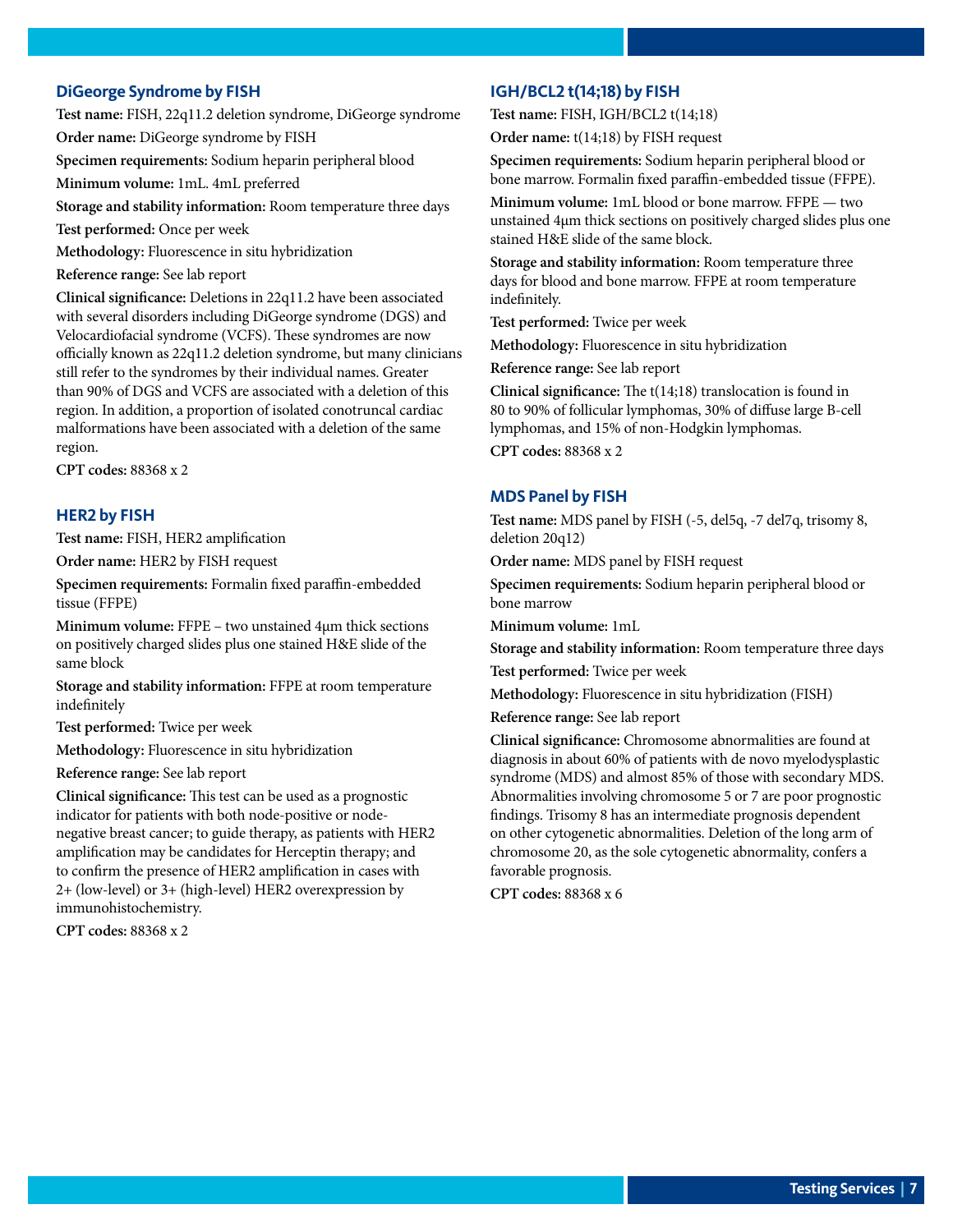#### <span id="page-7-0"></span>**MLL by FISH**

**Test name:** MLL by FISH

**Order name:** MLL by FISH request

**Specimen requirements:** Sodium heparin peripheral blood or bone marrow

**Minimum volume:** 1mL

**Storage and stability information:** Room temperature three days

**Test performed:** Twice per week

**Methodology:** Fluorescence in situ hybridization

**Reference range:** See lab report

**Clinical significance:** Abnormalities of 11q23 involving the MLL gene are found in 7% of cytogenetically abnormal acute myelogenous leukemia (AML) cases and approximately 1/3 of those cases are treatment-related due to prior chemotherapy with epipodophyllotoxins and doxorubicin. MLL is known to have multiple different translocation partners and most cases respond poorly to treatment and have a poor prognosis. Cytogenetic analysis is required to identify specific MLL translocation partners. MLL rearrangements can also be identified in a subtype of B-acute lymphoblastic leukemias, particularly in neonates, and also in a subtype of mixed phenotype acute leukemias.

**CPT codes:** 88368 x 2

#### **MYC Breakapart by FISH**

**Test name:** FISH, MYC breakapart by FISH

**Order name:** MYC breakapart by FISH request

**Specimen requirements:** Sodium heparin peripheral blood or bone marrow. Formalin fixed paraffin-embedded tissue (FFPE).

**Minimum volume:** 1mL blood or bone marrow. FFPE — two unstained 4µm thick sections on positively charged slides plus one stained H&E slide of the same block.

**Storage and stability information:** Room temperature three days for blood and bone marrow. FFPE at room temperature indefinitely.

**Test performed:** Twice per week

**Methodology:** Fluorescence in situ hybridization

**Reference range:** See lab report

**Clinical significance:** Rearrangements of MYC are associated with B-cell neoplasms and are found in both Burkitt lymphoma/ leukemia and B-cell lymphoma, unclassifiable, with features intermediate between diffuse large B-cell lymphoma and Burkitt lymphoma. Translocation of the MYC 8q24 region may be to the Immunoglobulin heavy chain locus (14q32), either the kappa or lambda immunoglobulin light chain loci (2p12 and 22q11, respectively) as well as to non-immunoglobulin loci.

**CPT codes:** 88368 x 3

#### **Myeloma Panel by FISH**

**Test name:** Myeloma panel by FISH (CEP 5/9/15, del13q14, IGH,  $t(11;14)$ , TP53)

**Order name:** Myeloma panel by FISH request

**Specimen requirements:** Sodium heparin peripheral blood or bone marrow

**Minimum volume:** 1mL

**Storage and stability information:** Room temperature three days

**Test performed:** Twice per week

**Methodology:** Fluorescence in situ hybridization

**Reference range:** See lab report

**Clinical significance:** Chromosomal abnormalities are found in 30–50% of patients with multiple myeloma. The abnormality detection rate is greatly increased by FISH analysis. Using FISH, aneuploidy is detected in 67–90% of cases, while rearrangements of IGH translocations are found in at least 65–70% of patients with the t(11;14) translocation representing 10%. Deletions of 13q or loss of chromosome 13 are found by FISH in 20–30% of patients. These abnormalities are associated with a significant lower rate of response to conventional chemotherapy and to a shorter survival. Deletions of TP53 are also known to have a poor prognosis.

**CPT codes:** 88368 x 11

#### **MYC/IGH t(8;14) by FISH**

**Test name:** FISH, MYC/IGH t(8;14)

**Order name:** t(8;14) by FISH request

**Specimen requirements:** Sodium heparin peripheral blood or bone marrow. Formalin fixed paraffin-embedded tissue (FFPE)

**Minimum volume:** 1mL blood or bone marrow. FFPE — two unstained 4µm thick sections on positively charged slides plus one stained H&E slide of the same block.

**Storage and stability information:** Room temperature three days for blood and bone marrow. FFPE at room temperature indefinitely.

**Test performed:** Twice per week

**Methodology:** Fluorescence in situ hybridization

**Reference range:** See lab report

**Clinical significance:** The t(8;14) translocation leads to juxtaposition of the Immunoglobulin Heavy Chain loci with the MYC gene. The t(8;14) is associated with B-cell neoplasms, particularly Burkitt lymphoma/leukemia, although it is not specific for this neoplasm. In addition, as the MYC gene can rearrange with other loci, the absence of the t(8;14) does not exclude the diagnosis of Burkitt lymphoma.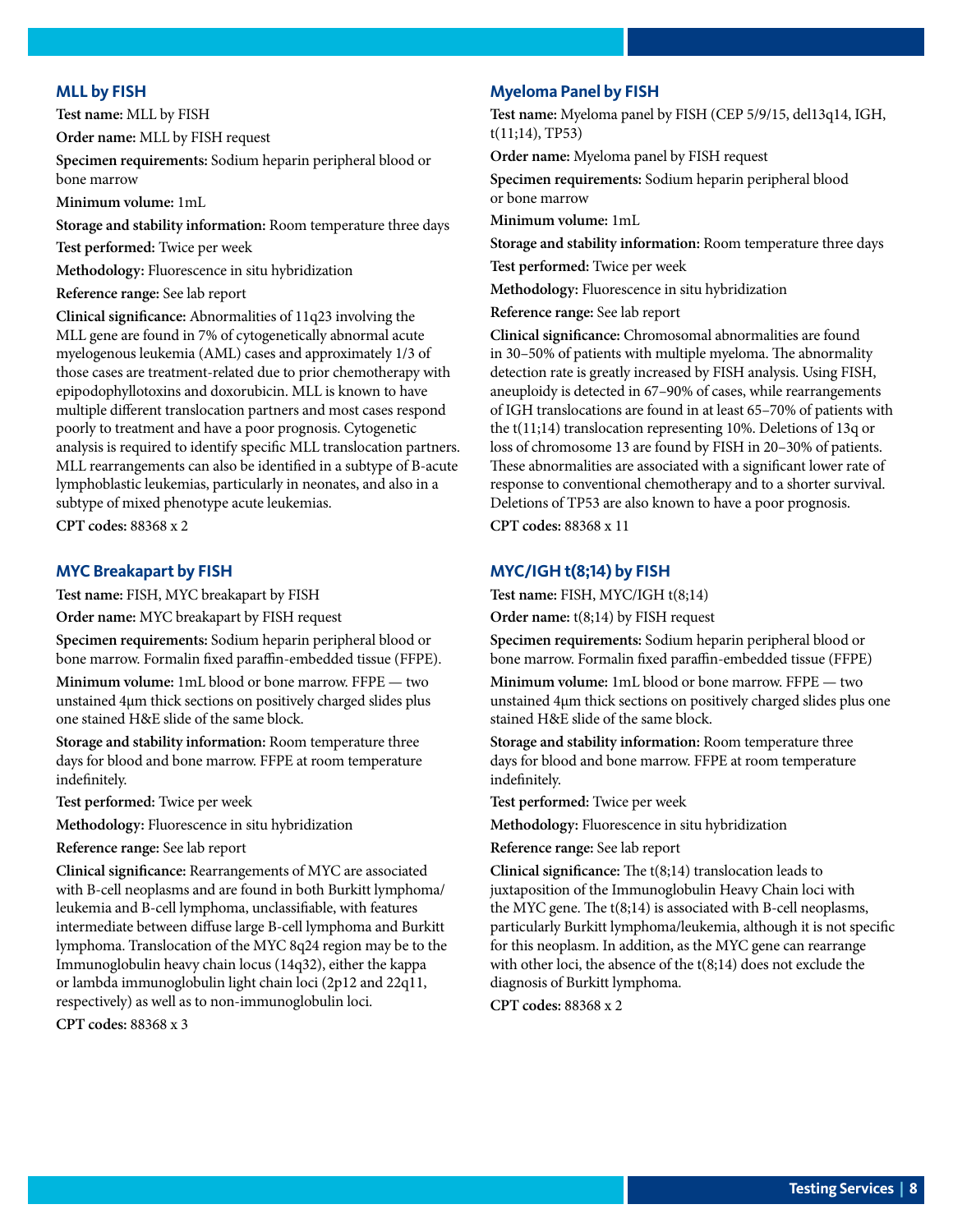#### <span id="page-8-0"></span>**PML/RARA t(15;17) by FISH**

**Test name:** t(15;17) by FISH (or PML/RARA)

**Order name:** t(15;17) by FISH request

**Specimen requirements:** Sodium heparin peripheral blood or bone marrow

**Minimum volume:** 1mL

**Storage and stability information:** Room temperature three days

**Test performed:** Twice per week

**Methodology:** Fluorescence in situ hybridization

**Reference range:** See lab report

**Clinical significance:** The t(15;17) translocation has been described in almost 100% of APL cases, has the highest complete remission rate, and the longest median survivals for patients with AML. Most cases are de novo, but approximately 5% occur after previous chemotherapy, mainly drugs targeting topoisomerase II. Although the outcome of APL is favorable, the high tendency for disseminated intravascular coagulation (DIC) is a serious threat. **CPT codes:** 88368 x 2

#### **Prader-Willi Syndrome by FISH**

**Test name:** FISH, Prader-Willi syndrome

**Order name:** Prader-Willi by FISH request

**Specimen requirements:** Sodium heparin peripheral blood

**Minimum volume:** 1mL. 4mL preferred

**Storage and stability information:** Room temperature three days

**Test performed:** Once per week

**Methodology:** Fluorescence in situ hybridization

**Reference range:** See lab report

**Clinical significance:** Seventy percent of patients with Prader-Willi syndrome have an interstitial deletion of chromosome 15. Twenty to 30% of patients with Prader-Willi syndrome have been described who do not have the cytogenetic deletion, but instead have two copies of the 15q11.2q13 critical region that are inherited from the mother. This form of inheritance is known as maternal uniparental disomy. The remaining 2 to 5% of patients have evidence of normal biparental inheritance of chromosome 15, but with an imprinting mutation. DNA methylation studies can be performed to detect these defects.

**CPT codes:** 88368 x 4

#### **ROS1 by FISH**

**Test name:** ROS1 by FISH

**Order name:** ROS1 by FISH request

**Specimen requirements:** Formalin fixed paraffin-embedded tissue (FFPE)

**Minimum volume:** FFPE – two unstained 4µm thick sections on positively charged slides plus 1 stained H&E slide of the same block

**Storage and stability information:** Room temperature

**Test performed:** Twice per week

**Methodology:** Fluorescence *in situ* hybridization

**Reference range:** See lab report

**Clinical significance:** Gene fusions involving ROS1 are present in 1-2% of non-small cell lung carcinomas, primarily adenocarcinomas. Several partner genes (FIG, SLC34A2, CD74) have been identified. Resulting activation of ROS1 kinase activity appears to be a principal growth driver in these tumors. This kinase is sensitive to crizotinib, and patients with ROS1-fusion positive tumors have shown responses to this inhibitor. This test utilizes a break-apart FISH probe to the ROS1 locus to screen for these gene fusions by FISH.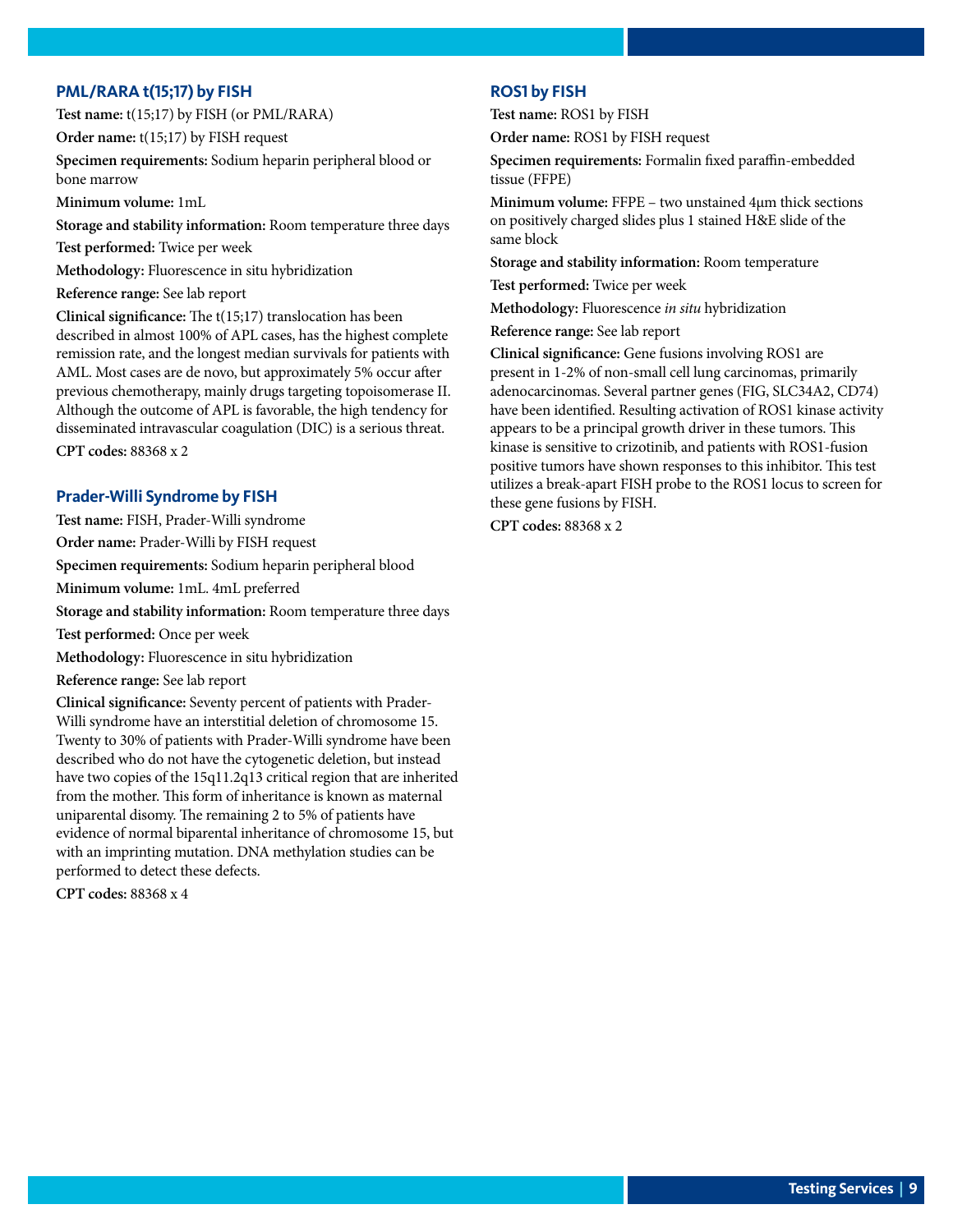#### <span id="page-9-0"></span>**UroVysion by FISH**

**Test name:** UroVysion (CEP 3/7/17 and 9p21)

**Order name:** UroVysion by FISH request

**Specimen requirements:** Urine, bladder washing, urethral washing **Minimum volume:** 50mL of neat urine. Any volume of bladder and urethral washing will be attempted if cells are present.

**Storage and stability information:** Refrigerated. Transport to lab within 1 day of collection.

**Test performed:** Twice per week

**Methodology:** Fluorescence in situ hybridization

#### **Reference range:** See lab report

**Clinical significance:** The UroVysion assay is designed to detect aneuploidy for chromosomes 3, 7, 17, and loss of the 9p21 locus via fluorescence in situ hybridization (FISH) in urine specimens from persons with hematuria suspected of having bladder cancer. Results from this assay are intended for use, in conjunction with current standard diagnostic procedures, as an aid for initial diagnosis of bladder carcinoma in patients with hematuria, and subsequent monitoring for tumor recurrence in patients previously diagnosed with bladder cancer.

**CPT codes:** 88368 x 4

# **Molecular**

#### **Molecular Oncology**

As a hospital-based laboratory, BayCare Laboratories knows the importance of personalized health care. BayCare Laboratories provides a wide range of molecular oncology testing to help our physicians make the most educated treatment decisions for their cancer patients.

#### **Molecular Genetics**

BayCare Laboratories offers the most frequently ordered and useful molecular genetic tests on the market. Our molecular genetics menu helps physicians and their patients make important and informed decisions regarding their risk of inherited disease.

#### **Molecular Infectious Disease Testing**

BayCare Laboratories offers an infectious disease menu including FDA-approved and laboratory-developed tests, with high sensitivity and specificity for the detection of infectious disease pathogens. We understand that the speed and quality of diagnostic service is essential to physician practices and that is why most of our infectious disease tests are performed daily. *(See page 10)*

#### **For more information: (800) 324-7853**

| <b>Molecular Testing Available</b>          |                                         |                                            |                                      |  |  |  |
|---------------------------------------------|-----------------------------------------|--------------------------------------------|--------------------------------------|--|--|--|
| <b>Molecular Oncology</b>                   |                                         | <b>Molecular Genetics</b>                  |                                      |  |  |  |
| <b>Hematopoietic Diseases</b>               |                                         | <b>Solid Tumor</b>                         |                                      |  |  |  |
| • Jak2 V617F mutation                       |                                         | • KRAS mutation                            |                                      |  |  |  |
| • B cell gene rearrangement                 |                                         | • EGFR mutation                            |                                      |  |  |  |
| • T cell gene rearrangement                 |                                         | • BRAF V600E mutation                      |                                      |  |  |  |
| • BCR/ABL Quantitative PCR                  |                                         | • Microsatellite Instability               |                                      |  |  |  |
| • Jak2 exon 12 mutation*                    |                                         | • Factor V Leiden mutation                 |                                      |  |  |  |
| $\bullet$ MPL mutation*                     |                                         | • Factor II (Prothrombin G20210A) mutation |                                      |  |  |  |
|                                             |                                         | • MTHR (677 and 1298) mutations            |                                      |  |  |  |
|                                             |                                         | • Cystic fibrosis 60-mutation panel        |                                      |  |  |  |
| <b>Molecular Infectious Disease</b>         |                                         |                                            |                                      |  |  |  |
| <b>Sexually Transmitted Disease</b>         | <b>Viral Load Testing</b>               |                                            | <b>Respiratory Disease</b>           |  |  |  |
| • Chlamydia trachomatis/Neisseria gonorrhea | • BK virus Quantitative (BKV)           |                                            | • Respiratory Viral Panel            |  |  |  |
| • Human Papilloma Virus (HPV), including    | • Epstein-Barr Virus (EBV) Quantitative |                                            | · Bordetella pertussis/parapertussis |  |  |  |
| HPV 16,18 genotyping                        | • Human Immunodeficiency Virus (HIV)    |                                            | • Legionella                         |  |  |  |
| • Herpes Virus 1/2                          | • Hepatitis B Virus (HBV)               |                                            | • Atypical Pneumonia                 |  |  |  |
| • Bacterial Vaginosis, Trichomoniasis, and  | • Hepatitis C Virus (HCV)               |                                            | • Cytomegalovirus (CMV)              |  |  |  |
| Candidiasis (Affirm)                        | • Cytomegalovirus (CMV)                 |                                            |                                      |  |  |  |
|                                             | • HCV Qualitative                       |                                            |                                      |  |  |  |
|                                             | • Hepatitis C Genotype                  |                                            |                                      |  |  |  |

\*Available Fall 2013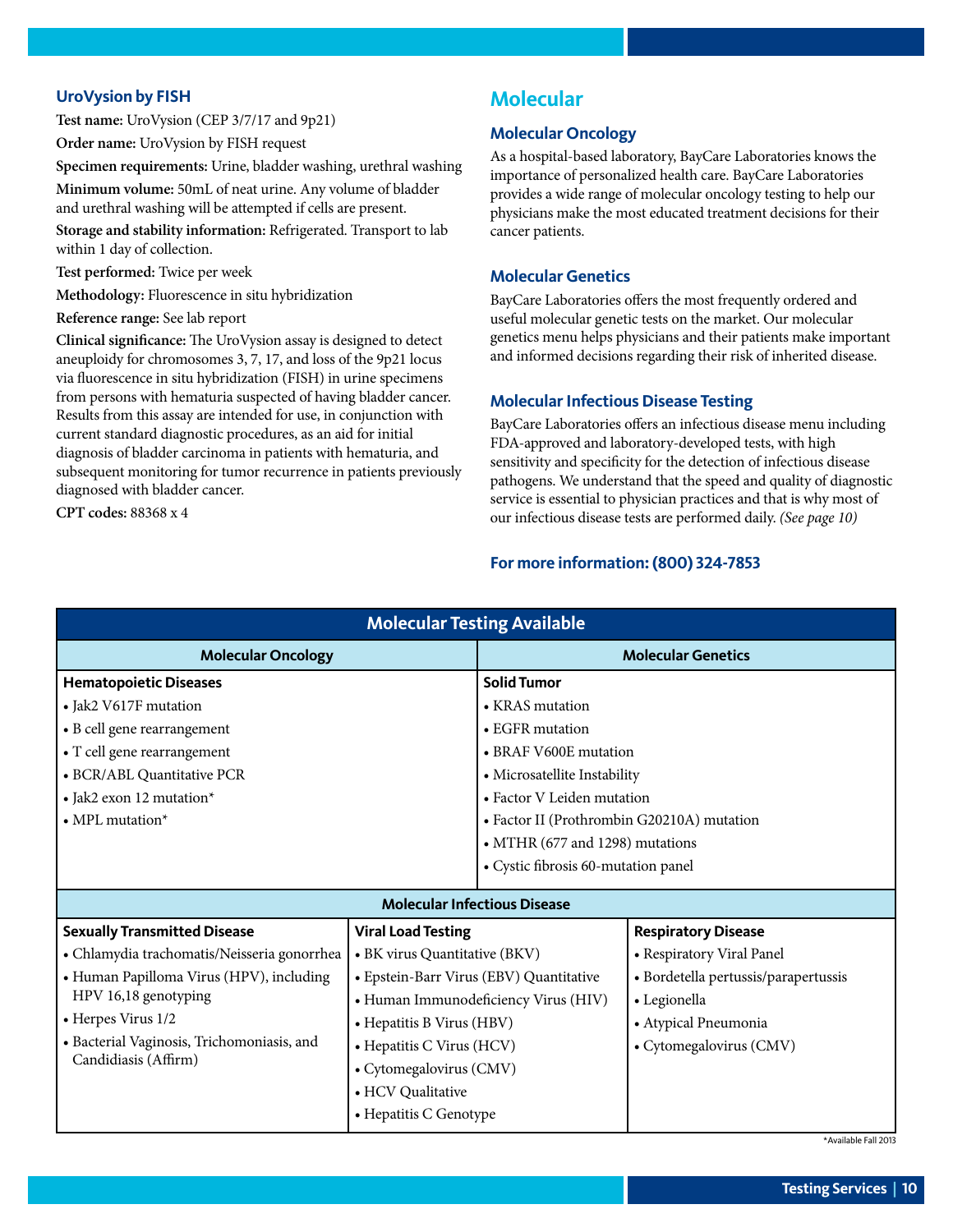#### <span id="page-10-0"></span>**B-cell Gene Rearrangement**

**Test name:** B-cell receptor gene rearrangement, PCR, cell-based **Order name:** B-CELL GENE RR

**Specimen requirements:** EDTA peripheral blood and bone marrow, fresh tissue in RPMI, Formalin-fixed paraffin embedded tissue (FFPE)

**Minimum volume:** 0.5mL peripheral blood or bone marrow. FFPE: 5–10 10µm thickness curls submitted in a sterile cup along with stained H&E of same block). If tumor percentage is less than 10% of total nuclei, macrodissection is required, send 5–10 10µm thickness unstained slides with stained H&E of same block.

**Storage and stability information:** Blood and bone marrow (room temperature, one week), fresh tissue (refrigerated, one week), FFPE (room temperature)

**Test performed:** Once per week

**Methodology:** Polymerase Chain Reaction (PCR), Capillary Electrophoresis

**Reference range:** No clonal population detected

**Clinical significance:** This test is used to aid in the diagnosis of B-cell malignancies, to determine lineage of leukemias and lymphomas for prognosis and treatment selection, and to detect minimal residual disease or recurrent disease.

**CPT codes:** 81261, 81264

#### **BCR/ABL by PCR**

**Test name:** BCR/ABL1 by PCR

**Order name:** BCR/ABL1 BY PCR REQUEST

**Specimen requirements:** EDTA peripheral blood or bone marrow **Minimum volume:** 3mL peripheral blood, 1mL bone marrow **Storage and stability information:** Refrigerated, three days (transport to lab within one day of collection)

**Test performed:** Once per week

**Methodology:** Real-time Polymerase Chain Reaction (PCR) **Reference range:** Negative for the BCR/ABL1 translocation

**Clinical significance:** The BCR/ABL1 fusion gene is formed by the translocation involving chromosomes 9 and 22, t(9;22)(q34;q11) and is the initiating event in chronic myeloid leukemia (CML) and Ph+ acute lymphoblastic leukemia (ALL). The quantitative detection of the BCR/ABL1 fusion gene is useful to monitor patients' response to imatinib and/or 2nd generation tyrosine kinase inhibitors (TKI). Serial reporting of patients' quantitative results is provided for both major and minor translocation fusion genes.

**CPT codes:** 81206, 81207

#### **Jak2 exon 12 mutation**

**Order name:** Jak2 Exon 12

**Specimen requirements:** Peripheral blood or bone marrow **Minimum volume:** 0.5mL

**Storage and stability information:** Refrigerated, one week

**Test performed:** Once per week

**Methodology:** Sequencing

**Reference range:** No Jak2 Exon 12 Mutations detected

**Clinical significance:** The Jak2 V617F mutation is the most common mutation present in several of the myeloproliferative neoplasms: 96% of patients with Polycythemia vera (PV); 33- 57% of patients with Essential thrombocythemia (ET); 35-50% of patients with Primary myelofibrosis (PMF). In 2007, mutations discovered in exon 12 of the Jak2 gene were reported in PV patients lacking the Jak2 V617F mutation. Therefore, almost all cases of PV have either the exon 14 V617F mutation or an exon 12 mutation. At least 27 different exon 12 mutations have been reported in PV and include substitutions, deletions and insertions. This test sequences the entire length of exon 12 of the Jak2 gene. **CPT code:** 81403

#### **MPL mutation**

**Order name:** MPL mutation

**Specimen requirements:** Peripheral blood or bone marrow

**Minimum volume:** 0.5mL

**Storage and stability information:** Refrigerated, one week

**Test performed:** Once per week

**Methodology:** PCR followed by fragment analysis

**Reference range:** No MPL mutations detected

**Clinical significance:** Patients with Jak2 V617 negative essential thrombocythemia (ET) or primary myelofibrosis (PMF) may have a mutation of the MPL gene; presence of an MPL mutation can help confirm diagnosis of a myeloproliferative neoplasm (MPN). An MPL mutation is present in 3-5% of ET cases and 5-10% of PMF cases. MPL mutations have not been detected in polycythemia vera (PV), and therefore can help distinguish ET and PMF from PV. This test detects the most common MPL mutations, accounting for approximately 98% of MPL mutations; W515K, W515L, W515A and S505N.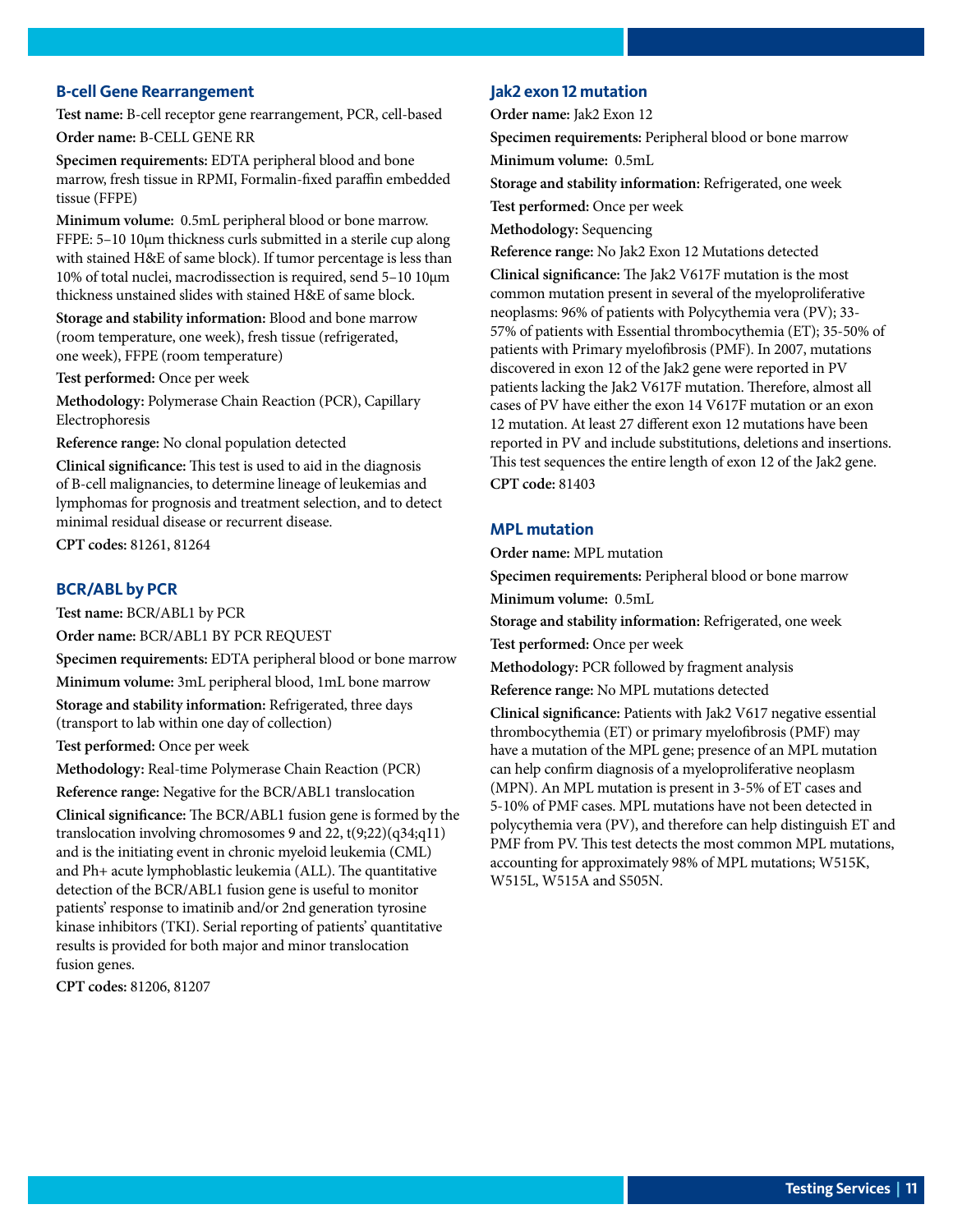#### <span id="page-11-0"></span>**Bordetella Pertussis/Parapertussis**

**Test name:** Bordetella pertussis/parapertussis PCR **Order name:** BORD PERT/PARA PCR

**Specimen requirements:** Nasopharyngeal swab or nasal wash

**Minimum volume:** One Nasopharyngeal swab, red or blue topStorage and stability information: Room temperature, one day; refrigerated, five days

**Test performed:** Daily

**Methodology:** Real-time Polymerase Chain Reaction (PCR) **Reference range:** Bordetella pertussis/parapertussis not detected

**Clinical significance:** B. pertussis is the causative agent of whooping cough, while B. parapertussis can cause non-specific

bronchitis. While the presence of Bordetella pertussis DNA suggests active infection, the results should be used in conjunction with clinical presentation, patient history and other diagnostic tests.

**CPT codes:** 87798 x2

#### **Legionella**

**Order name:** Legionella PCR

**Specimen requirements:** Nasopharyngeal swab placed into viral transport media or nasal washing; sputum; plasma

**Minimum volume:** 0.5mL

**Storage and stability information:** Refrigerated five days, frozen longer

**Test performed:** Daily

**Methodology:** Real-time Polymerase Chain Reaction (PCR)

**Reference range:** NEGATIVE for the presence of Legionella pneumophila DNA

**Clinical significance:** *Legionella pneumophila* are Gram-negative aerobic coccobacilii, isolated from surface water, mud, or thermally polluted lakes or streams. It is pathogenic for man and it has no known soil or animal sources. *Legionella pneumophila* is a main causative agent of Legionnaires' Disease. It has been isolated from numerous environmental sites as well as from human lung tissue, respiratory secretions, and blood.

**CPT code:** 87541

#### **Atypical pneumonia**

**Order name:** Atypical pneumonia PCR

**Specimen requirements:** Nasopharyngeal swab placed into viral transport media or nasal washing; sputum

**Minimum volume:** 0.5mL

**Storage and stability information:** Refrigerated five days, frozen longer

**Test performed:** Daily

**Methodology:** Real-time Polymerase Chain Reaction (PCR)

**Reference range:** NEGATIVE for the presence of both Mycoplasma pneumonia and Chlamydophila pneumonia DNA

**Clinical significance:** *Mycoplasma pneumoniae* is a frequent causative agent of community-acquired pneumonia. This agent may be responsible for epidemics that spread slowly because it requires a 10 to 14-day incubation period. Growth in culture is slow and insensitive; therefore infection is diagnosed primarily by serology and PCR. *Chlamydophila pneumonia*, formerly known as Chlamydia pneumonia, infects humans and is a major cause of pneumonia. *C. pneumoniae* has a complex life cycle and must infect another cell in order to reproduce and thus is classified as an obligate intracellular pathogen.

**CPT codes:** 87486, 87581

#### **BRAF V600E Mutation**

**Test name:** BRAF mutation

**Order name:** BRAF

**Specimen requirements:** Formalin-fixed paraffin embedded tissue (FFPE)

**Minimum volume:** 5–10 10µm sections of FFPE tissue in a sterile cup with stained H&E of same block. If tumor percentage is less than 10% of total nuclei, macrodissection is required, send 5–10 10µm thickness unstained slides with stained H&E of same block.

**Storage and stability information:** Room temperature

**Test performed:** Once per week

**Methodology:** Real-time Polymerase Chain Reaction (PCR)

**Reference range:** No BRAF V600 mutation detected

**Clinical significance:** BRAF is found in approximately 15% of colon tumors that do not contain a KRAS mutation. Patients whose colon cancer is positive for the BRAF mutation have poor response to anti-EGFR therapy and a worse prognosis based on time to progression and survival data, especially when the cancer is microsatellite stable. Detection of the BRAF mutation is also useful in aiding the diagnosis of papillary thyroid carcinoma or anaplastic thyroid carcinoma, and in the identification of melanoma tumors that may respond to BRAF-targeted therapies. This test detects BRAF mutations V600E, V600D, V600K, V600R, V600M, V600A, and V600G. However, the assay cannot distinguish between V600E and D and among V600K, R and M.

**CPT code:** 81210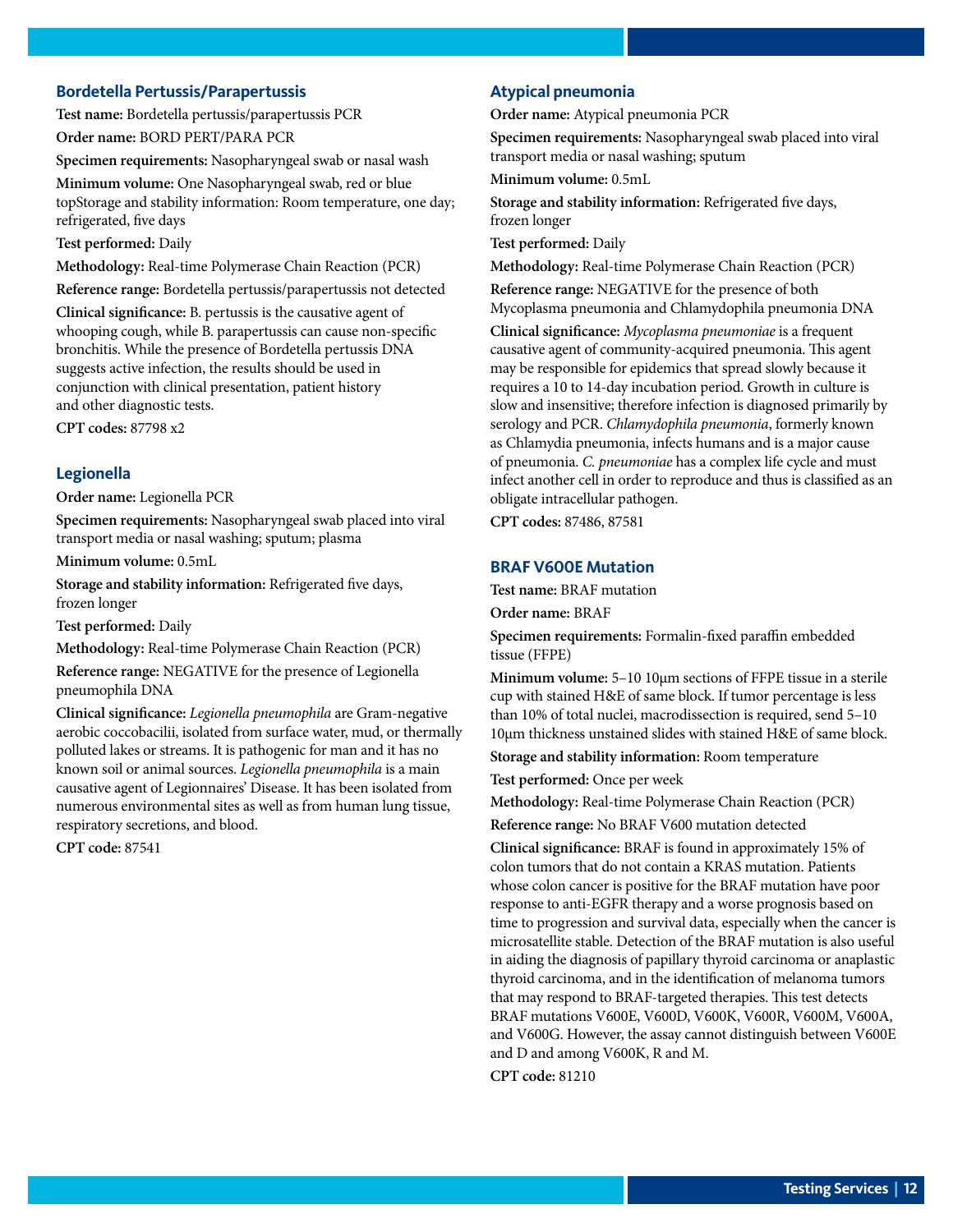#### <span id="page-12-0"></span>**Cystic Fibrosis for Carrier**

**Test name:** Cystic fibrosis (CF) for carrier screening

**Order name:** CF Carrier

**Specimen requirements:** EDTA peripheral blood

**Minimum volume:** 0.5mL

**Storage and stability information:** Room temperature, one week

**Test performed:** Once per week

**Methodology:** PCR, Bead array

**Reference range:** Negative for mutations analyzed.

**Clinical significance:** The clinical indication for this test is to screen for CF carrier status in individuals during the preconception or prenatal period. This assay is performed with the Luminex IVD CF60 bead array method; the assay detects 60 clinically relevant mutations, which include the mutation panel recommended by ACMG/ACOG, and additional mutations allowing improved carrier detection among the African American and Hispanic populations.

**CPT codes:** 81220

#### **Chlamydia Trachomatis/Neisseria Gonorrhea**

**Test name:** Chlamydia trachomatis, Neisseria gonorrhea

**Order name:** CT NG AMP PRB

**Specimen requirements:** BD Qx cervical swab (pink) or BD Qx male urethral swab (blue), Urine (dirty catch) ; Thin prep sample

**Minimum volume:** One swab, 5mL urine, 2mL Thin prep

**Storage and stability information:** BD Qx swab – room temperature, five days; urine – refrigerated, seven days; thin prep – room temperature, two weeks

**Test performed:** Daily

**Methodology:** Strand Displacement Amplification

**Reference range:** Negative for Chlamydia trachomatis and Neisseria gonorrhea

**Clinical significance:** C. trachomatis infections are the leading cause of sexually transmitted diseases in the United States. C. trachomatis is known to cause cervicitis, pelvic inflammatory disease (PID), infant conjunctivitis, infant pneumonia, urethritis, epididymitis and proctitis. It is also the most frequent cause of non-gonococcal urethritis in men. Neisseria gonorrhea (gonococci) is the causative agent of gonorrhea.

**CPT codes:** 87491, 87591

#### **Cytomegalovirus (CMV) Qualitative**

**Test name:** CytoMegalovirus (CMV) Qualitative PCR **Order name:** CMV PCR QUAL

**Specimen requirements:** Urine, CSF, Respiratory samples

**Minimum volume:** 0.5mL

**Storage and stability information:** Refrigerated or frozen at -20°C, one week

**Test performed:** Once per week

**Methodology:** Real-time Polymerase chain reaction

**Reference range:** CMV DNA not detected

**Limit of detection:** 200 copies/mL

**Clinical significance:** Infection with cytomegalovirus (CMV) is a significant cause of morbidity and mortality in transplant recipients and other immunocompromised hosts, as well as neonates. Infection may involve multiple organs including the brain, lung, liver and gastrointestinal tract.

**CPT codes:** 87497

#### **Cytomegalovirus (CMV) Quantitative**

**Test name:** CytoMegalovirus (CMV) Quantitative PCR **Order name:** CMV PCR Quant.

**Specimen requirements:** EDTA Peripheral blood or plasma **Minimum volume:** 0.5mL

**Storage and stability information:** Peripheral blood (refrigerated, one week); plasma (refrigerated or frozen at -20°C, one week)

**Test performed:** Once per week

**Methodology:** Real-time Polymerase Chain Reaction (PCR)

**Reference range:** CMV DNA not detected

**Clinical significance:** Infection with cytomegalovirus (CMV) is a significant cause of morbidity and mortality in transplant recipients and other immunocompromised hosts, as well as neonates. Infection may involve multiple organs including the brain, lung, liver, and gastrointestinal tract. In plasma, the detection of CMV is more indicative of an active CMV infection. Assays performed on whole blood can potentially detect latent virus.

**Linear range:** 500–500,000 copies/mL

**Limit of detection:** 200 copies/mL

**CPT code:** 87497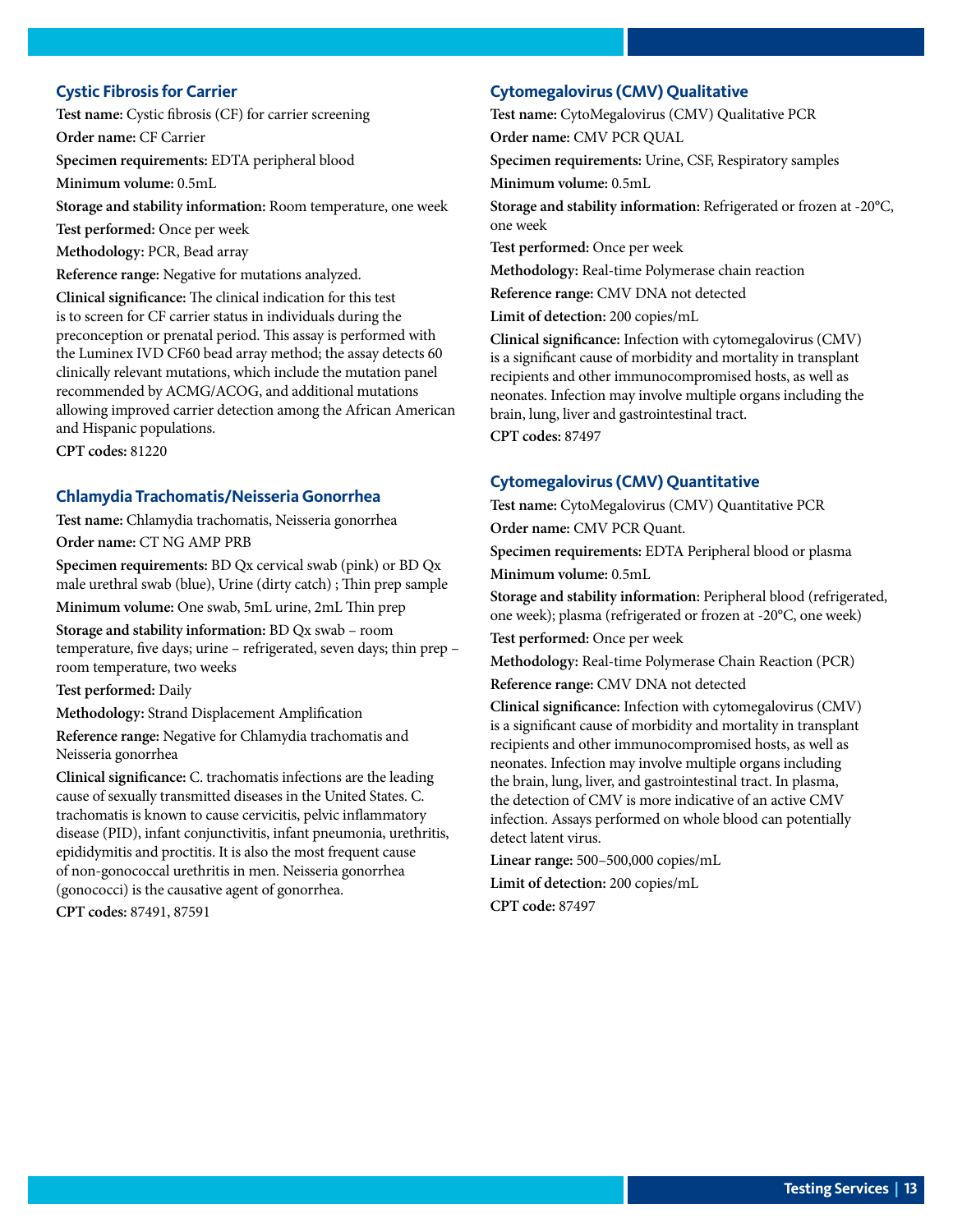#### <span id="page-13-0"></span>**EGFR Mutation**

**Test name:** EGFR mutation

**Order name:** EGFR

**Specimen requirements:** Formalin-fixed paraffin embedded tissue (FFPE)

**Minimum volume:** 5–10 10µm sections of FFPE tissue in a sterile cup with stained H&E of same block. If tumor percentage is less than 10% of total nuclei, macrodissection is required, send 5–10 10µm thickness unstained slides with stained H&E of same block.

**Storage and stability information:** Room temperature

**Test performed:** Once per week

**Methodology:** Real-time Polymerase Chain Reaction (PCR)

**Reference range:** No EGFR mutation detected

**Clinical significance:** Somatic mutations in the epidermal growth factor receptor (EGFR) gene have been associated with non-small cell lung cancer (NSCLC) patients' responsiveness to tyrosine kinase inhibitors (TKI) (gefinitib, erlotinib). However, while some mutations have a sensitizing effect, other mutations are linked to TKI resistance. This test detects the following mutations: T790M, exon 19 deletions, L858R, G719X, exon 20 insertions, S768I, and L861Q.

**CPT code:** 81401

#### **Factor II (Prothrombin) Mutation**

compound the risk for venous thrombosis.

**Test name:** Factor II (Prothrombin) mutation **Order name:** FII MUT **Specimen requirements:** EDTA Peripheral blood **Minimum volume:** 0.5mL **Storage and stability information:** Room temperature, one week **Test performed:** Once per week **Methodology:** PCR, Invader assay **Reference range:** Negative for the Factor II Prothrombin G20210A mutation **Clinical significance:** Factor II Mutation (G20210A) is a most common cause of venous thrombosis. Assessment of Factor II (Prothrombin) G20210A is useful in patients with thromboembolism, deep vein thrombosis or pulmonary embolism. Carriers of the mutation have a three-fold increased risk. Other mutations and other risk factors (ex. contraceptive use)

**CPT code:** 81240

#### **Factor V Leiden Mutation**

**Test name:** Factor V Leiden mutation **Order name:** FV MUT or FV/FII panel **Specimen requirements:** EDTA peripheral blood **Minimum volume:** 0.5mL **Storage and stability information:** Room temperature, one week **Test performed:** Once per week **Methodology:** PCR, Invader assay **Reference range:** Negative for the Factor V Leiden R506Q mutation **Clinical significance:** Factor V (Leiden) Mutation mutation analysis is useful for patients with suspected thrombophilia and for those with a family history. Screening may be appropriate for decisions on oral contraceptive use. Carriers of FV Leiden mutation may require prophylaxes for some situations

(ex. prevention of venous thrombosis during pregnancy or postpartum).

**CPT codes:** 81241

#### **Herpes Virus 1/2**

**Test name:** Herpes Virus (HSV) 1 and 2 PCR

**Order name:** CSF HSV 1 + 2 PCR

**Specimen requirements:** Cerebral Spinal Fluid

**Minimum volume:** 0.5mL

**Storage and stability information:** Refrigerated, one week. Frozen at -20º seven days.

**Test performed:** Daily

**Methodology:** Real-time Polymerase Chain Reaction (PCR)

**Reference range:** Negative for Herpes Simplex Virus 1 and 2 DNA

**Clinical significance:** HSV is a virus that is an important cause of encephalitis and meningitis in both adults and children. Untreated HSV encephalitis is associated with high mortality  $(\sim 70\%)$  and neurologic sequelae in survivors.

**CPT codes:** 87529 x 2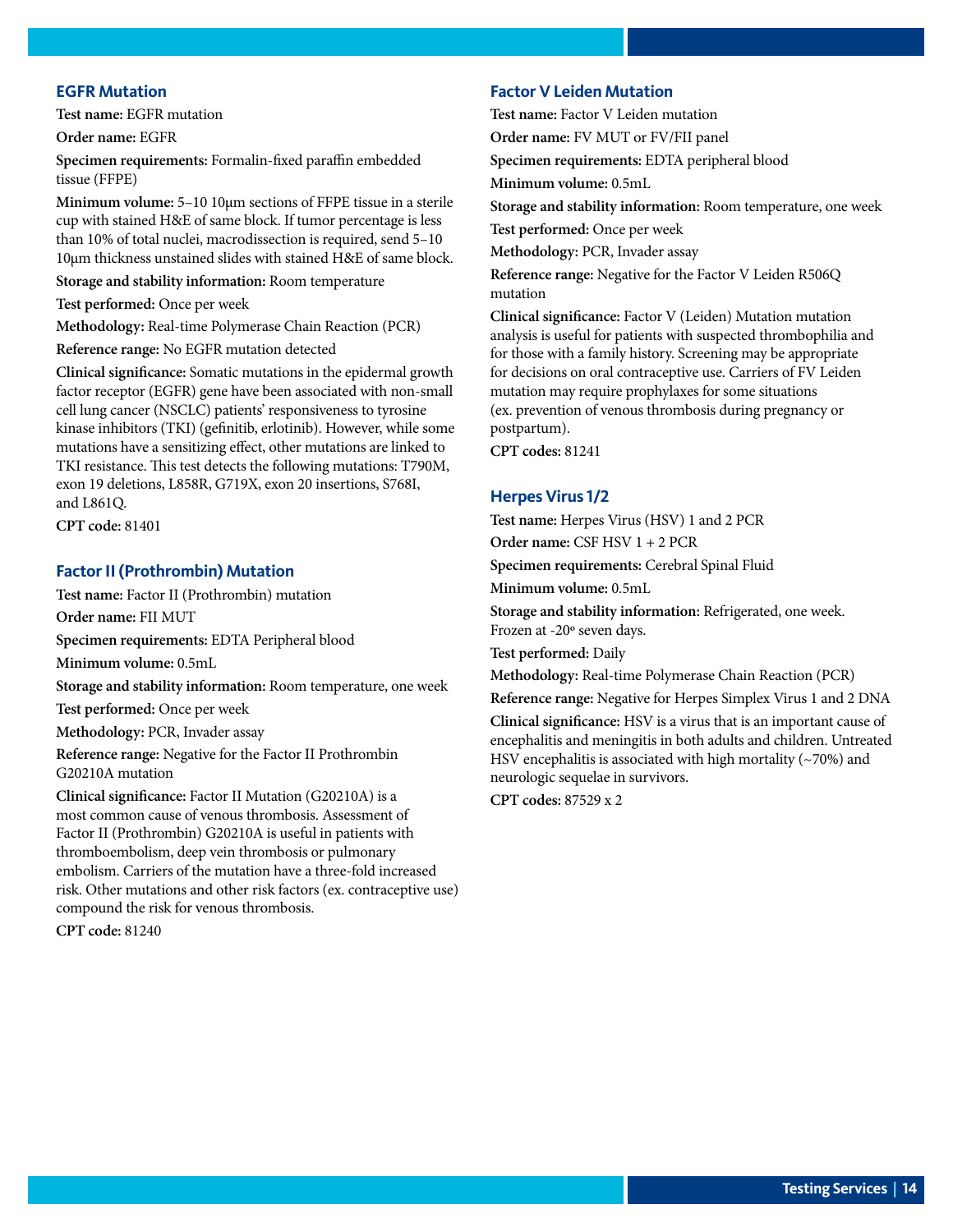#### <span id="page-14-0"></span>**Hepatitis B Virus (HBV)**

**Test name:** Hepatitis B Virus viral load

**Order name:** HBV DNA QUANT

**Specimen requirements:** Serum or plasma separated from peripheral blood within 24 hours of collection

**Minimum volume:** 0.5mL minimum serum or plasma, 1mL preferred

**Storage and stability information:** Peripheral blood (refrigerated, 24 hours), serum or plasma (refrigerated, seven days or frozen at -20°C less than one week)

**Test performed:** Once per week

**Methodology:** Real-time Polymerase Chain Reaction (PCR)

**Reference range:** HBV target DNA not detected

**Linear range:** 20 to 170,000,000 IU/mL. (1.3–8.2 log IU/mL)

**Limit of detection:** 20 IU/mL (1.3 log)

**Clinical significance:** This test is intended for use as an aid in the management of patients with chronic HBV infection undergoing anti-viral therapy. The assay can be used to measure HBV DNA levels at baseline and during treatment to aid in assessing response to treatment.

**CPT codes:** 87517

#### **Hepatitis C Genotype**

**Test name:** Hepatitis C Virus (HCV) Genotype, HCV viral load plus genotype

**Order name:** HCV Geno, HCV VL U + GENO

**Specimen requirements:** Plasma or serum separated from peripheral blood less than six hours from collection

**Minimum volume:** 2mL plasma or serum

**Storage and stability information:** Peripheral blood (refrigerated, six hours), plasma or serum (refrigerated, three days, or frozen at -20°C less than six days)

**Test performed:** Once per week

**Methodology:** Polymerase chain reaction and line-probe assay

**Reference range:** HCV genotypes 1–6

**Clinical significance:** Hepatitis C genotype is a predictor of response to interferon alfa-2b (non-type 1 are better responders) and to combination therapy with interferon and ribavirin (all types respond but dosage and duration of treatment is dependent on genotype).

**CPT codes:** 87902

#### **Hepatitis C Virus (HCV) Qualitative**

**Test name:** Hepatitis C Virus (HCV) Qualitative PCR **Order name:** HCV PCR QUAL

**Specimen requirements:** Plasma or serum separated from peripheral blood less than 6 hours from collection

**Minimum volume:** 2mL plasma or serum

**Storage and stability information:** Peripheral blood (refrigerated, six hours), plasma or serum (refrigerated, three days, or frozen at -20°C less than six days)

**Test performed:** Twice per week

**Methodology:** Real-time Polymerase Chain Reaction (PCR)

**Reference range:** No HCV target detected

**Limit of detection:** The Limit of Detection (LOD) of the assay is 18 IU/mL across HCV genotypes 1–6 [ 7.1 IU/mL for HCV genotype 1; 15.3 IU/mL for HCV genotype 2; 9.8 IU/mL for HCV genotype 3; 5.6 IU/mL for HCV genotype 4; 18.3 IU/mL for HCV genotype 5; 9.7 IU/Ml for HCV genotype 6

**Clinical significance:** The qualitative assessment of HCV RNA is useful in confirming HCV infection and to assess response to therapy.

**CPT codes:** 87521

#### **Hepatitis C Virus (HCV) Viral Load**

**Test name:** Hepatitis C Virus (HCV) Viral Load **Order name:** HCV VL U

**Specimen requirements:** Serum or plasma separated from peripheral blood less than six hours from collection

**Minimum volume:** 2mL serum or plasma

**Storage and stability information:** Peripheral blood (refrigerated, six hours), serum or plasma (refrigerated, three days, or frozen at -20°C less than six days)

**Test performed:** Twice per week

**Methodology:** Real-time Polymerase chain reaction (PCR)

**Reference range:** No HCV target detected

**Linear range:** 43 to 69,000,000 IU/mL (1.6 – 7.8 log IU/mL)

**Limit of detection:** The Limit of Detection (LOD) of the assay is 18 IU/mL across HCV genotypes 1–6 [ 7.1 IU/mL for HCV genotype 1; 15.3 IU/mL for HCV genotype 2; 9.8 IU/mL for HCV genotype 3; 5.6 IU/mL for HCV genotype 4; 18.3 IU/mL for HCV genotype 5; 9.7 IU/Ml for HCV genotype 6

**Clinical significance:** HCV viral load predicts likelihood of treatment response. Lower viral load at therapy initiation suggests better therapeutic response. The test is useful in monitoring therapy and disease progression.

**CPT codes:** 87522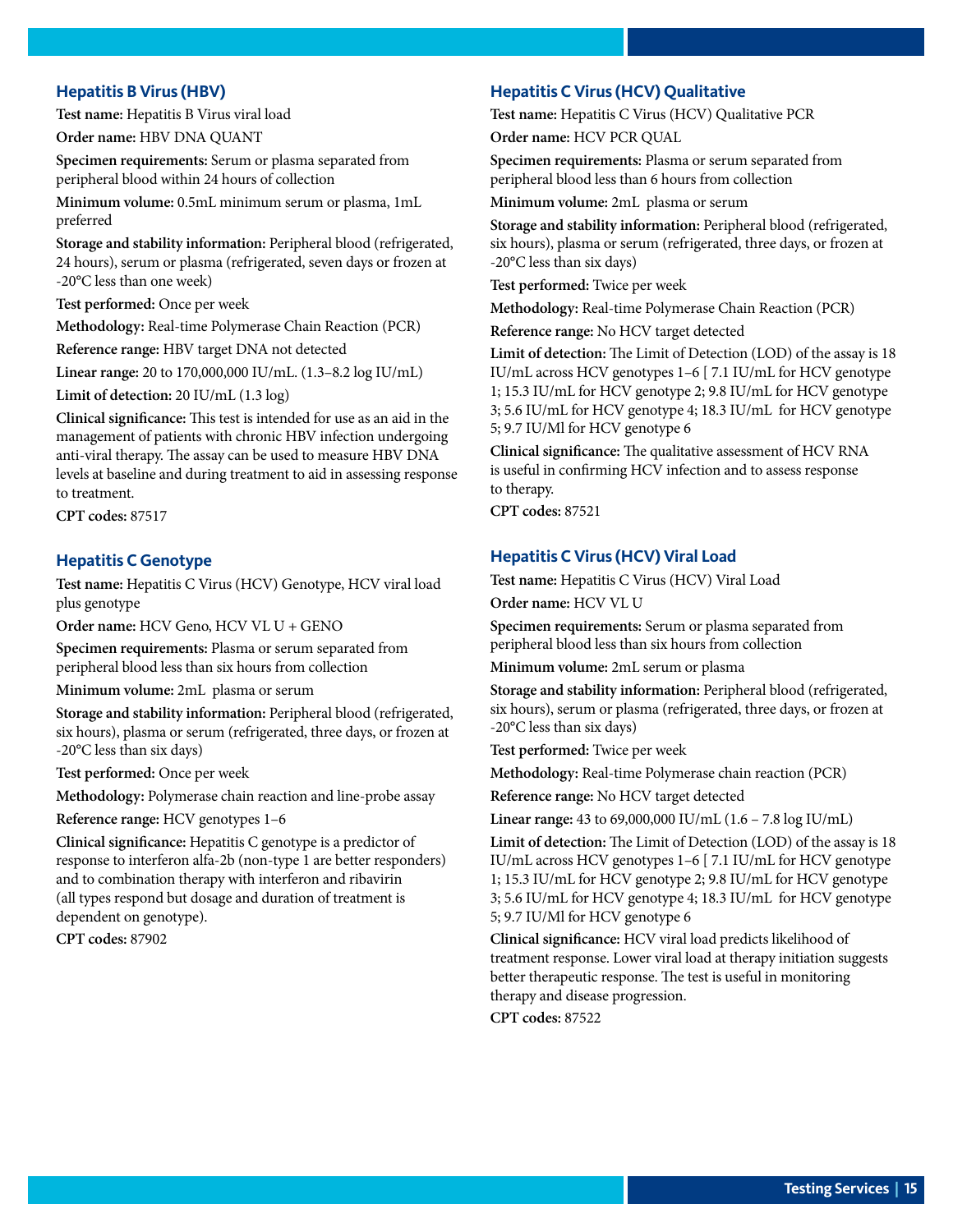#### <span id="page-15-0"></span>**BK virus Quantitative**

**Order name:** BKV PCR Quant

**Specimen requirements:** EDTA plasma, urine

**Minimum volume:** 0.5mL

**Storage and stability information:** Plasma (refrigerated or frozen at -20°C, one week), urine (refrigerated, 72 hours)

**Test performed:** Once per week

**Methodology:** Real-time Polymerase Chain Reaction (PCR)

**Reference range:** BK virus DNA not detected

**Linear range:** 500–5,000,000 copies/mL

**Limit of detection:** 250 copies/mL in plasma, 500 copies/mL in urine

**Clinical significance:** BK virus (BKV) is a double-stranded DNA virus and a member of the polyomavirus family. The virus is ubiquitous, having a worldwide seropositivity around 75%, and generally has very mild pathogenicity in healthy individuals. BKV establishes lifelong latency in the urinary epithelium with often no debilitating effects. However BKV can cause clinical disease in immunocompromised patients.

**CPT codes:** 87799

#### **Epstein-Barr Virus (EBV) Quantitative**

**Order name:** EBV PCR Quant **Specimen requirements:** EDTA Peripheral blood, EDTA plasma, CSF

**Minimum volume:** 0.5mL

**Storage and stability information:** Peripheral blood (refrigerated, one week), plasma (refrigerated or frozen at -20°C, one week), CSF (refrigerated or frozen at -20°, one week)

**Test performed:** Once per week

**Methodology:** Real-time Polymerase Chain Reaction (PCR)

**Reference range:** EBV DNA not detected

**Linear range:** 500–9,850,000 copies/mL

**Limit of detection:** 246 copies/mL in plasma and CSF, 500 copies/mL in whole blood

**Clinical significance:** Many people become infected with EBV in childhood. EBV infections in children usually do not cause symptoms, or the symptoms are not distinguishable from other mild, brief childhood illnesses. People who get symptoms from EBV infection, usually teenagers or adults, get better in two to four weeks. However some people feel fatigued for as long as several months. After an EBV infection, the virus becomes latent in the body. In some cases, the virus may reactivate. This does not always cause disease but people with compromised immune systems are more likely to develop serious symptoms.

**CPT codes:** 87497

#### **Human Immunodeficiency Virus (HIV) Viral Load**

**Test name:** Human Immunodeficiency Virus (HIV) Viral Load **Order name:** HIV PCR ULTRA

**Specimen requirements:** Plasma separated from EDTA peripheral blood within 24 hours from collection

**Minimum volume:** 1mL minimum plasma, 2mL preferred

**Storage and stability information:** Peripheral blood (refrigerated, 24 hours), plasma (refrigerated, six days, or frozen at -20°C less than six days)

**Test performed:** Three times per week

**Methodology:** Real-time Polymerase Chain Reaction (PCR)

**Reference range:** No HIV target detected

**Linear range:** 20 copies/mL (1.3 log) – 10,000,000 copies/mL (7.0 log).

**Limit of detection:** 20 copies/mL (1.3 log)

**Clinical significance:** The quantitative measurement of HIV-1 RNA (viral load) can be used to assess patients' prognosis at baseline and to monitor the effects of antiretroviral therapy during the course of antiretroviral treatment. This test is not intended for use as a screening test for the presence of HIV-1 in blood or as a diagnostic test to confirm the presence of HIV-1 infection.

**CPT codes:** 87536

#### **Human Papilloma Virus (HPV) High Risk**

**Test name:** Human Papilloma Virus (HPV) High Risk

**Order name:** HPV HR

**Specimen requirements:** Thin Prep

**Minimum volume:** 1mL Thin Prep

**Storage and stability information:** Room temperature, two weeks; refrigerated, one month

**Test performed:** Twice per week

**Methodology:** Real-time Polymerase Chain Reaction (PCR)

**Reference range:** Negative for HPV high-risk types

**Clinical significance:** Persistent infection with human papillomavirus (HPV) is the principal cause of cervical cancer and its precursor cervical intraepithelial neoplasia (CIN) 1–3. The presence of HPV has been implicated in greater than 99% of cervical cancers, worldwide. This test can specifically identify HPV types 16 and 18, while concurrently detecting the rest of the high-risk types (31, 33, 35, 39, 45, 51, 52, 56, 58, 59, 66 and 68).

**CPT codes:** 83891, 83900, 83912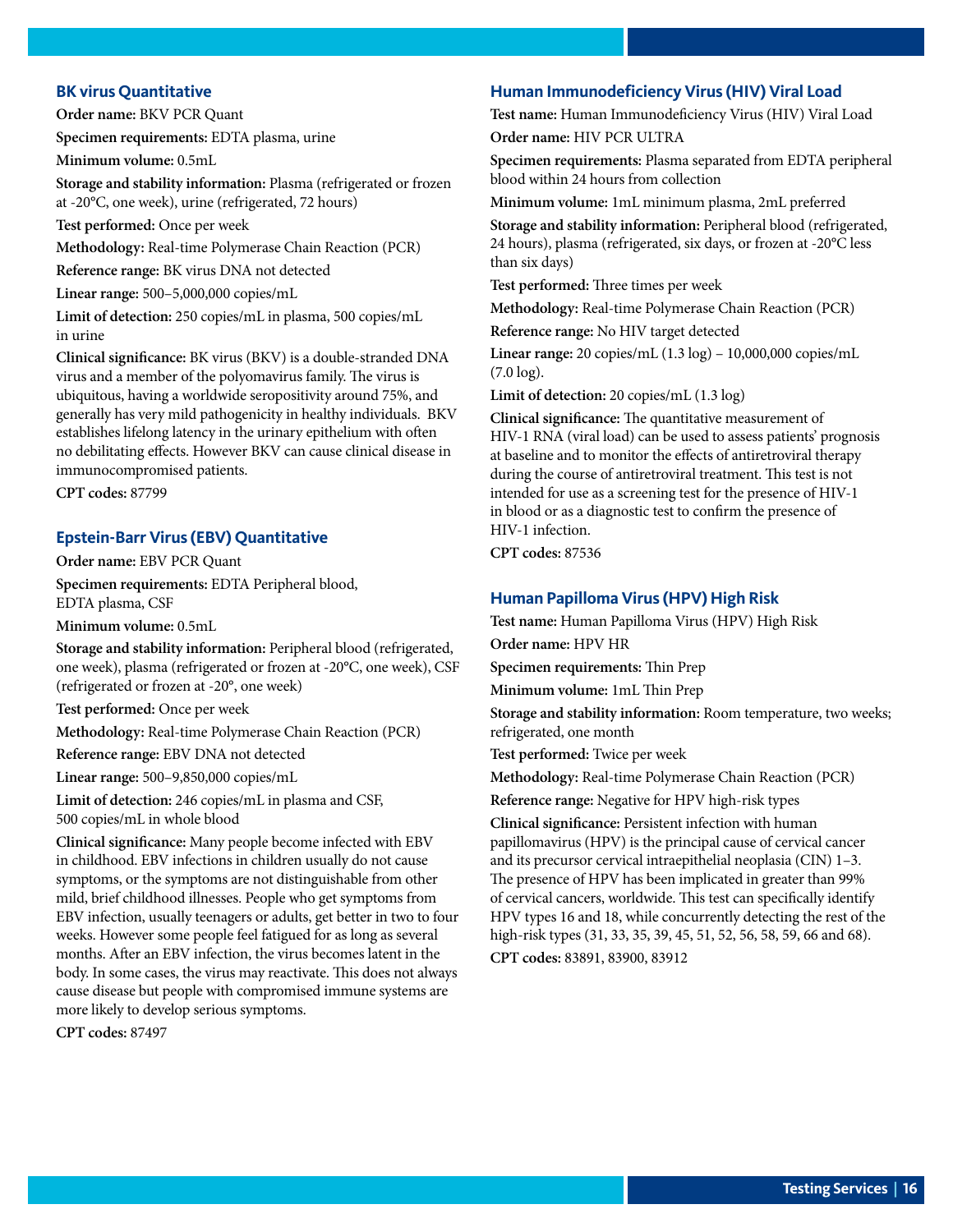#### <span id="page-16-0"></span>**Jak2 V617F Mutation**

**Test name:** Jak2 V617F mutation

**Order name:** JAK2

**Specimen requirements:** EDTA peripheral blood or bone marrow **Minimum volume:** 0.5mL

**Storage and stability information:** Room temperature, one week

**Test performed:** Once per week

**Methodology:** Real-time Polymerase Chain Reaction (PCR)

**Reference range:** Negative for the Jak2 V617F mutation

**Clinical significance:** The mutation affecting the Janus Tyrosine Kinase 2 (JAK2 V617F) is the most common molecular abnormality in chronic Myeloproliferative Disorders (MPD). The highest mutation frequency occurs in patients with PV (Polycythemia Vera, >90%) or ET (Essential Thrombocythemia, 35% to 70%); the lowest frequency is in PMF patients (Primary Myelofibrosis, 50%).

**CPT codes:** 81270

#### **KRAS Mutation**

**Test name:** KRAS mutation

**Order name:** KRAS

**Specimen requirements:** Formalin-fixed paraffin embedded tissue (FFPE)

**Minimum volume:** 5–10 10µm sections of FFPE tissue in a sterile cup with stained H&E of same block. If tumor percentage is less than 10% of total nuclei, macrodissection is required, send 5–10 10µm thickness unstained slides with stained H&E of same block.

**Storage and stability information:** Room temperature

**Test performed:** Once per week

**Methodology:** Real-time Polymerase Chain Reaction (PCR) **Reference range:** No KRAS mutation detected

**Clinical significance:** Mutations in the K-RAS oncogene are

frequently found in human cancers. The presence of these mutations has been shown to correlate with a lack of response to certain EGFR inhibitor therapies, such as cetuximab and panitumumab, in metastatic colorectal cancer patients. Screening for the K-RAS mutations aids doctors in selecting appropriate therapies for patients. This test detects the seven most common KRAS mutations: Gly12 Ala, Gly12Asp, Gly12Arg, Gly12Cys, Gly12Ser, Gly12Val, and Gly13Asp.

**CPT code:** 81275

#### **Microsatellite Instability (MSI)**

**Test name:** MSI – Microsatellite Instability **Order name:** MSI

**Specimen requirements:** Formalin-fixed paraffin embedded tissue (FFPE)

**Minimum volume:** This test compares tumor DNA to normal DNA. Therefore, two tissue types must be submitted; slides containing tumor in addition to slides with normal tissue. Tumor containing block: 5–10 10µm thickness unstained slides with stained H&E of same block. Normal tissue block: 5–10 10µm thickness unstained slides with stained H&E of same block.

**Storage and stability information:** Room temperature

**Test performed:** Once per week

**Methodology:** Polymerase Chain Reaction (PCR), Capillary Electrophoresis

**Reference range:** MSI stable

**Clinical significance:** The Microsatellite Instability assay is used to evaluate tumor tissue to identify patients at high risk for having HNPCC/Lynch syndrome. Tumor tissue is indirectly evaluated for the presence of defective DNA Mismatch repair by analyzing MSI (Microsatellite instability) patterns.

**CPT codes:** 81301

#### **MTHFR Mutation**

**Test name:** Methylene tetrahydrofolatereductase (MTHFR) mutation

**Order name:** MTHFR RFLX

**Specimen requirements:** EDTA Peripheral blood

**Minimum volume:** 0.5mL

**Storage and stability information:** Room temperature, one week

**Test performed:** Once per week

**Methodology:** PCR, Invader assay

**Reference range:** NEGATIVE for the MTHFR C677T mutation

**Clinical significance:** The MTHFR gene is involved in the regulation of methylenetetrahydrofolate metabolism and mutations within this gene are associated with reduced enzyme activity. This assay detects the MTHFR C677T and A1298C mutations. Carriers of two copies of the C677T mutation or carriers of one copy of the C677T and one copy of the A1298C mutation have significantly elevated homocysteine levels and increased risk of cardiovascular disease; however mutation status is not an independent risk factor.

**CPT codes:** 81291